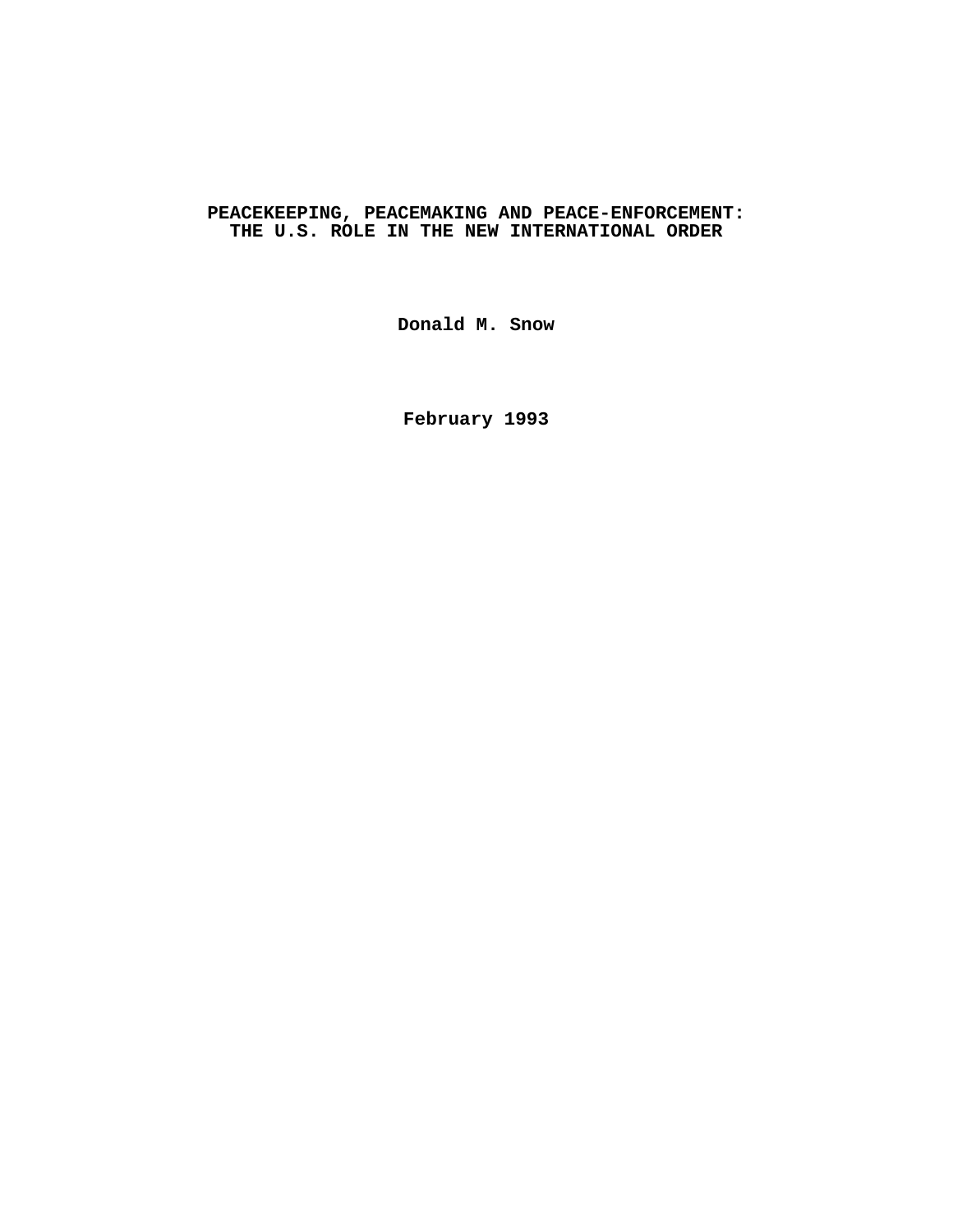#### \*\*\*\*\*\*

The views expressed in this report are those of the author and do not necessarily reflect the official policy or position of the Department of the Army, the Department of Defense, or the U.S. Government. This report is approved for public release; distribution unlimited. Portions may be quoted or represented without permission, provided that a standard source credit line is included.

#### \*\*\*\*\*\*

Comments pertaining to this publication are invited and may be forwarded to: Director, Strategic Studies Institute, U.S. Army War College, Carlisle Barracks, PA 17013-5050. Comments also may be conveyed by calling the Conference Organizer, Dr. Gary L. Guertner, commercial (717) 245-3234 or DSN 242-3234. Copies of this report may be obtained from the Publications and Production Office by calling commercial (717) 245-4133, DSN 242-4133, FAX (717) 245-3820, or via the internet at rummelr@carlisleemh2.army.mil.

#### \*\*\*\*\*\*

All Strategic Studies Institute (SSI) monographs are loaded on the Strategic Studies Institute Homepage for electronic dissemination. SSI's Homepage address is: http://carlislewww.army.mil/usassi/.

#### \*\*\*\*\*\*

This paper was originally presented at the U.S. Army War College Fourth Annual Strategy Conference held February 24-25, 1993, with the assistance of the Office of Net Assessment. The Strategic Studies Institute is pleased to publish the paper as part of its Conference Series.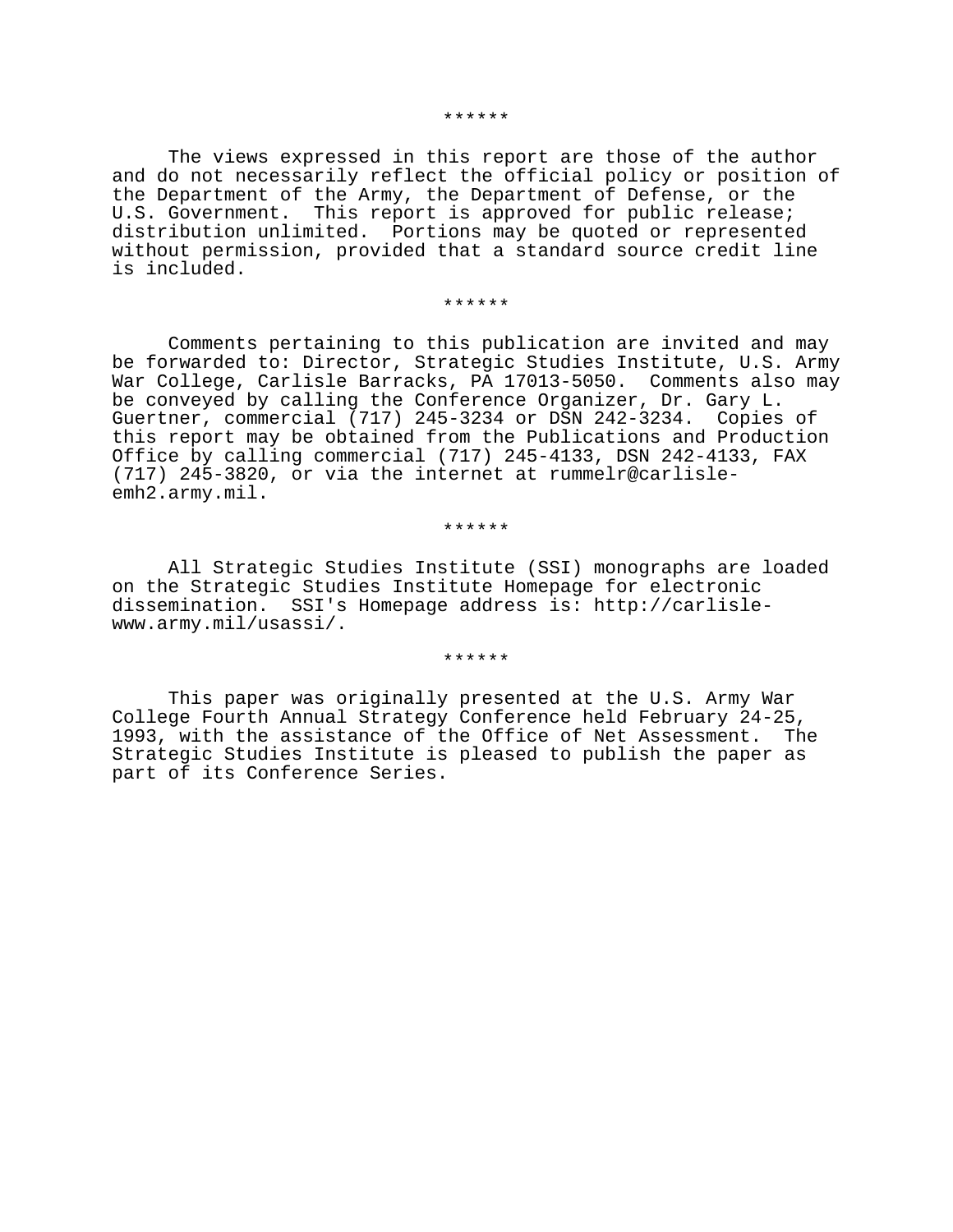### **FOREWORD**

The author of this study examines the bases of American military participation in the array of Third World activities falling under the general rubric of peacekeeping and peace-enforcement. The relevance of this inquiry was underscored by President Clinton in his Inaugural Address, when he added situations where "the will and conscience of the international community are defied" to traditional vital interests and as times when American military force might be employed.

He begins by considering the major instances in the post-cold war world where so-called humanitarian interventions have occurred or may occur: the aftermath of the Persian Gulf War, Somalia, and Bosnia and Herzegovina. The author then examines the effects of these actions on the principle of sovereignty. He next turns to the emerging roles of peacekeeping and peace-enforcement and the conceptual and practical differences between them, and concludes with some cautionary lessons for the Army.

The Strategic Studies Institute is pleased to publish this report as a reference not only for specialists on peacekeeping and peace-enforcement, but also for those interested in the operational art as it applies to future peacekeeping and peace-enforcement operations.

> JOHN W. MOUNTCASTLE Colonel, U.S. Army Director, Strategic Studies Institute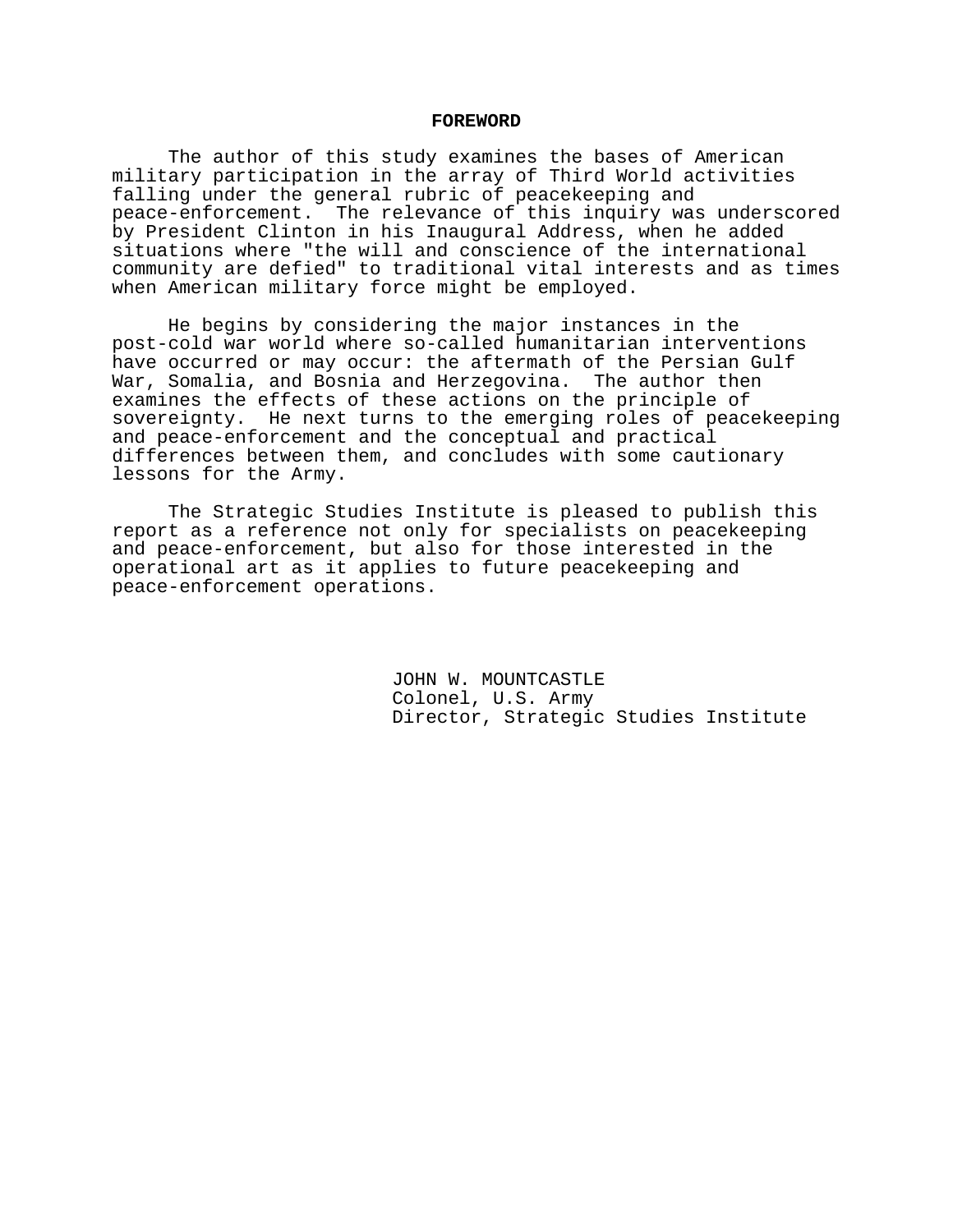## **BIOGRAPHICAL SKETCH OF THE AUTHOR**

DONALD M. SNOW is Professor of Political Science at the University of Alabama. He previously served as Visiting Professor of Political Science in the Army War College's Department of National Security and Strategy, as Secretary of the Navy Senior Research Fellow, and as Visiting Professor of National Security Affairs at the Air Command and Staff College. Dr. Snow is the author of twelve books and over 30 articles and book chapters.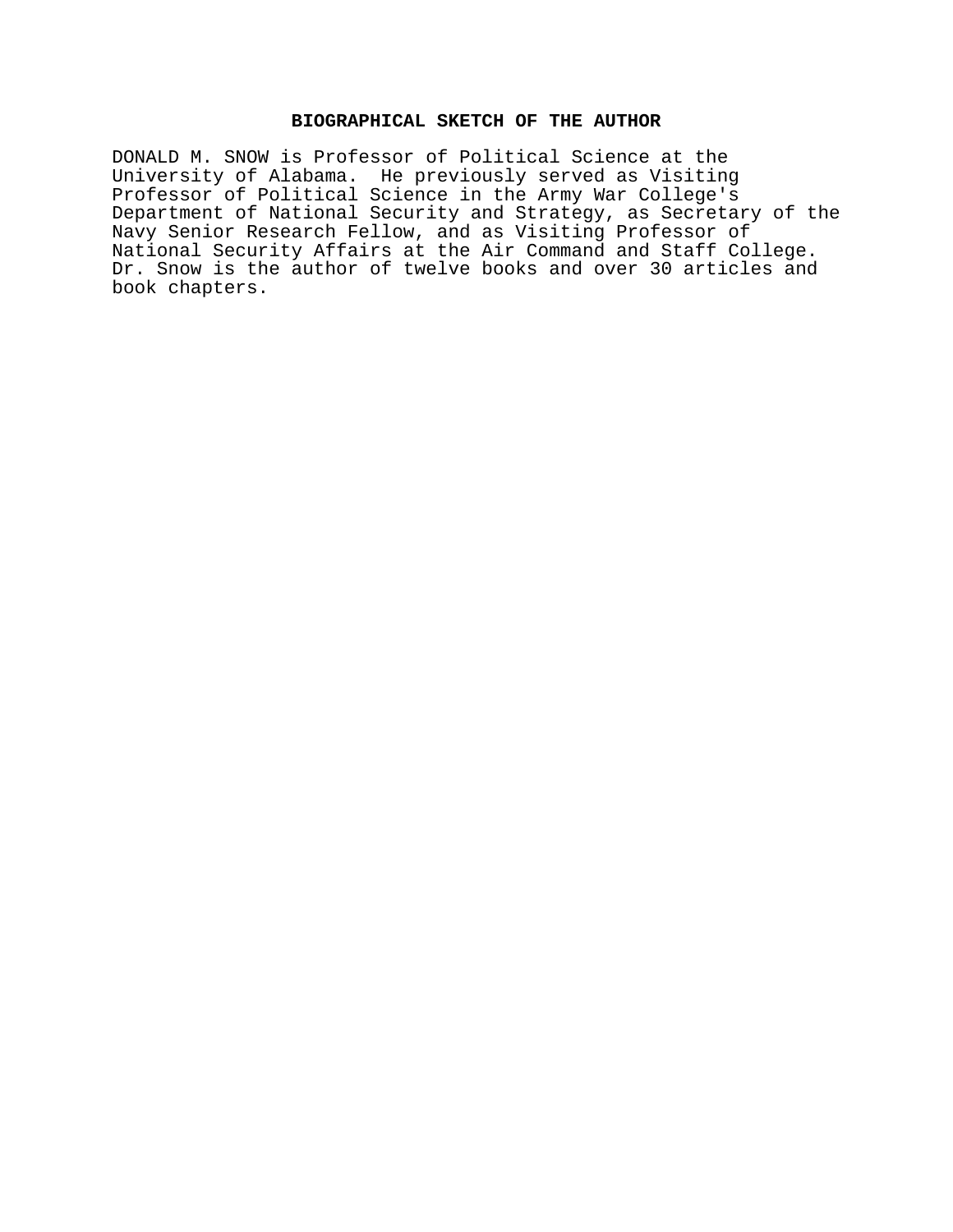## **PEACEKEEPING, PEACEMAKING AND PEACE-ENFORCEMENT: THE U.S. ROLE IN THE NEW INTERNATIONAL ORDER**

The search for the appropriate uses of military force in the post-cold war international system has commenced. During the cold war, the use of force by the major powers was tied clearly to their political and ideological competition; deterrence of major conflicts between them served the most fundamental national interest, survival. Vital interests revolved around preventing the other side from gaining undue influences in important places such as the Persian Gulf.

The post-cold war system is not so simple. The order and predictability of the cold war system have been replaced by the disorder, even chaos, of the new order, what one observer has called "the old world disorder in new configurations."<sup>1</sup> East-West competition has evaporated and can no longer form the anchor that tethers policy and strategy together. As Leslie H. Gelb noted recently, the "old hawk-dove divide"<sup>2</sup> no longer serves to inform where military action will and will not occur. No alternative structure has taken its place. We are left instead with vague entreaties that forces must serve the national interest, and apparently innocuous but potentially precedential and systemically upsetting notions of the "humanitarian use of force"<sup>3</sup> and "humanitarian intervention,"<sup>4</sup> to mention two recent designations.

Lacking a framework of where and when to use force to provide guidance for "a more anarchical and competitive world .<br>order,"<sup>5</sup> both the United States and the world at large are forced to consider situations on a case-by-case basis where the criteria for evaluation are often vague. On a piecemeal basis, the United States has mounted a post-Gulf War operation in Iraq (Operation PROVIDE COMFORT/SOUTHERN WATCH) and in Somalia (RESTORE HOPE), leading General Powell to conclude: "Peacekeeping and humanitarian operations are a given."<sup>6</sup> What--if anything--should be done about ethno-religious fighting in Bosnia or Nagorno-Karabakh? How much do we care about the Tamils in Sri Lanka? What patterns, if any, are emerging?

The problem with ad hocracy, the only available method when a framework is absent, is that the individual determinations may form an unintended pattern that comes to constitute a set of de facto principles of operation, a new set of rules of the game that would not have been adopted through a conscious deliberative process. The crises and responses of the early post-cold war period suggest strongly this possibility unless clarifying discussions and deliberations occur. PROVIDE COMFORT began this new ad hocracy; inaction (or for that matter, action) in Bosnia continues it; RESTORE HOPE compounds the confusion and widens the controversy.

The purpose of this report is to make a modest contribution to such a dialogue. It takes as its starting point the post-cold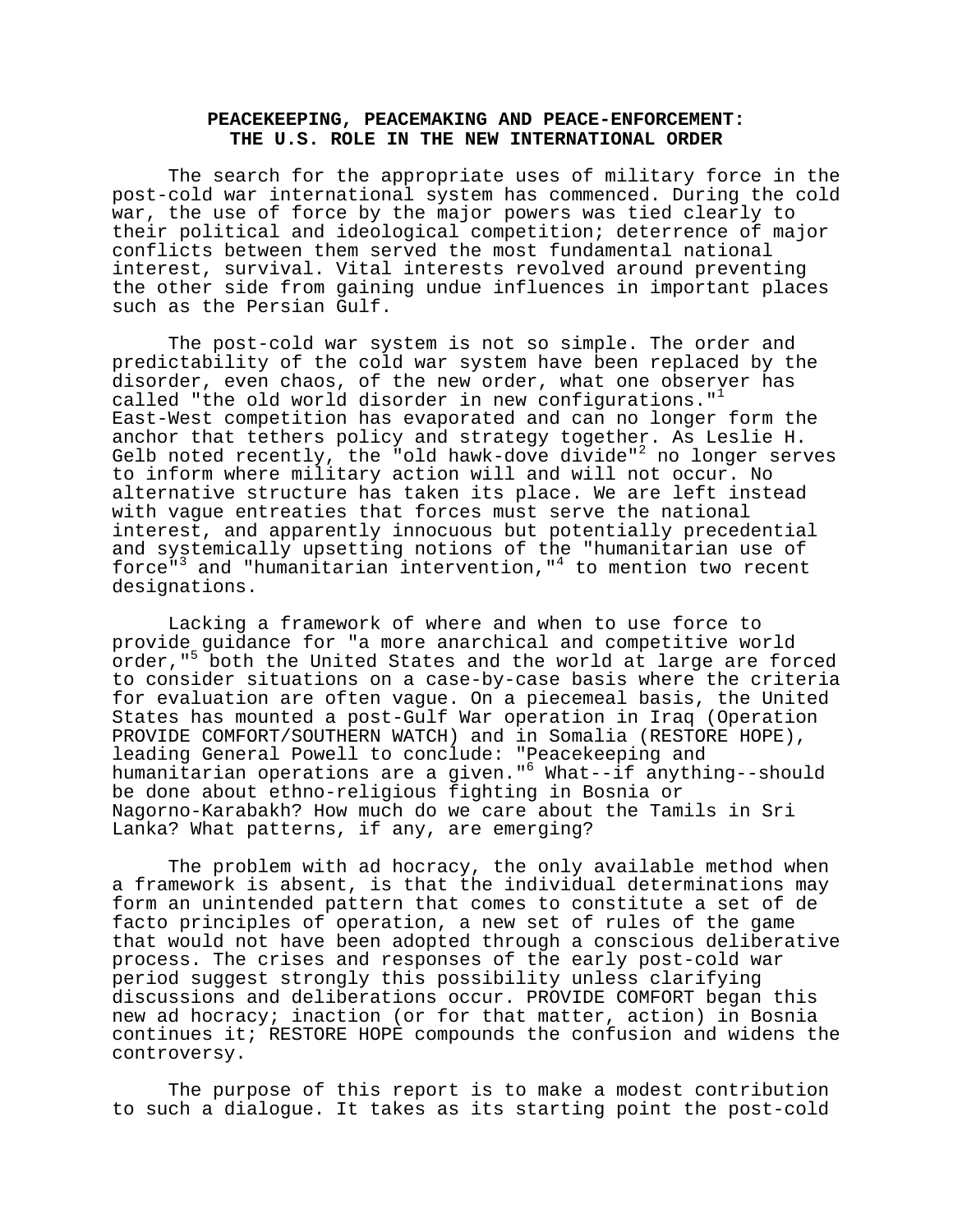war world's two most dramatic instances of armed conflict, the Persian Gulf War and its aftermath and the struggle in Bosnia and Herzegovina, in addition to the ongoing effort in Somalia. Each is important because it was a major event that probably would not have been allowed to occur during the cold war. More importantly, the international action or inaction taken in each instance may offer insights into the direction of the post-cold war system in dealing with analogous situations.

The analysis then moves to the clear "new world order" implications of the two cases: the operations in northern Iraq on behalf of the Kurds min 1991 (Operation PROVIDE COMFORT) and in southern Iraq in 1992 (Operation SOUTHERN WATCH), Operation RESTORE HOPE in Somalia, and international activities on behalf of the besieged Muslim population of Bosnia and Herzegovina.

Both operations in Iraq represent direct assaults on the Westphalian principle of state sovereignty, defined as the "supreme power of the state, exercised within its boundaries, free from external interference."<sup>7</sup> Implicitly, each operation promotes the contrary position that individuals and groups within nation-states have international rights that in some cases (such as atrocities against them) supersede the sovereign right to govern and assert an international right to intervene in such instances, an idea formally proclaimed by U.N. Secretary General Boutros-Ghali under the principle of universal sovereignty: "underlying the rights of the individual and the rights of peoples is a dimension of universal sovereignty that resides in all humanity and provides all peoples with legitimate involvement in issues affecting the world as a whole."<sup>8</sup> This is the underlying concept for U.N. sanctions of efforts in Somalia, as stated in Security Council Resolution 794. The resolution states, in part, that "the magnitude of the human tragedy constitutes a threat to international peace and security."<sup>5</sup>

In Bosnia and Herzegovina, the situation has not yet reached that point; outside interference has not progressed beyond actions common to the traditional order such as economic sanctions, humanitarian relief (authorized on August 13, 1992 as Security Council Resolution  $771)$ ,  $^{10}$  and limited peacekeeping (the United Nations Protection Force, UNPROFOR). None of these challenges basic operating rules; if a more proactive step such as peace-enforcement is contemplated or carried out, precedential effects could occur.

The role of peacekeeping and peace-enforcement form the next step in the analysis. In light of "the systematic transformation of the United Nations into the chosen instrument for the maintenance of peace"<sup>11</sup> accompanying the end of its cold war-induced paralysis, suddenly the world is rushing its troubles to the world body. The Secretary General has issued his An Agenda for Peace<sup>12</sup> at the request of the Security Council. The document suggests a greatly expanded U.N. role in peacekeeping, peacemaking and peace-enforcement, an emphasis underscored by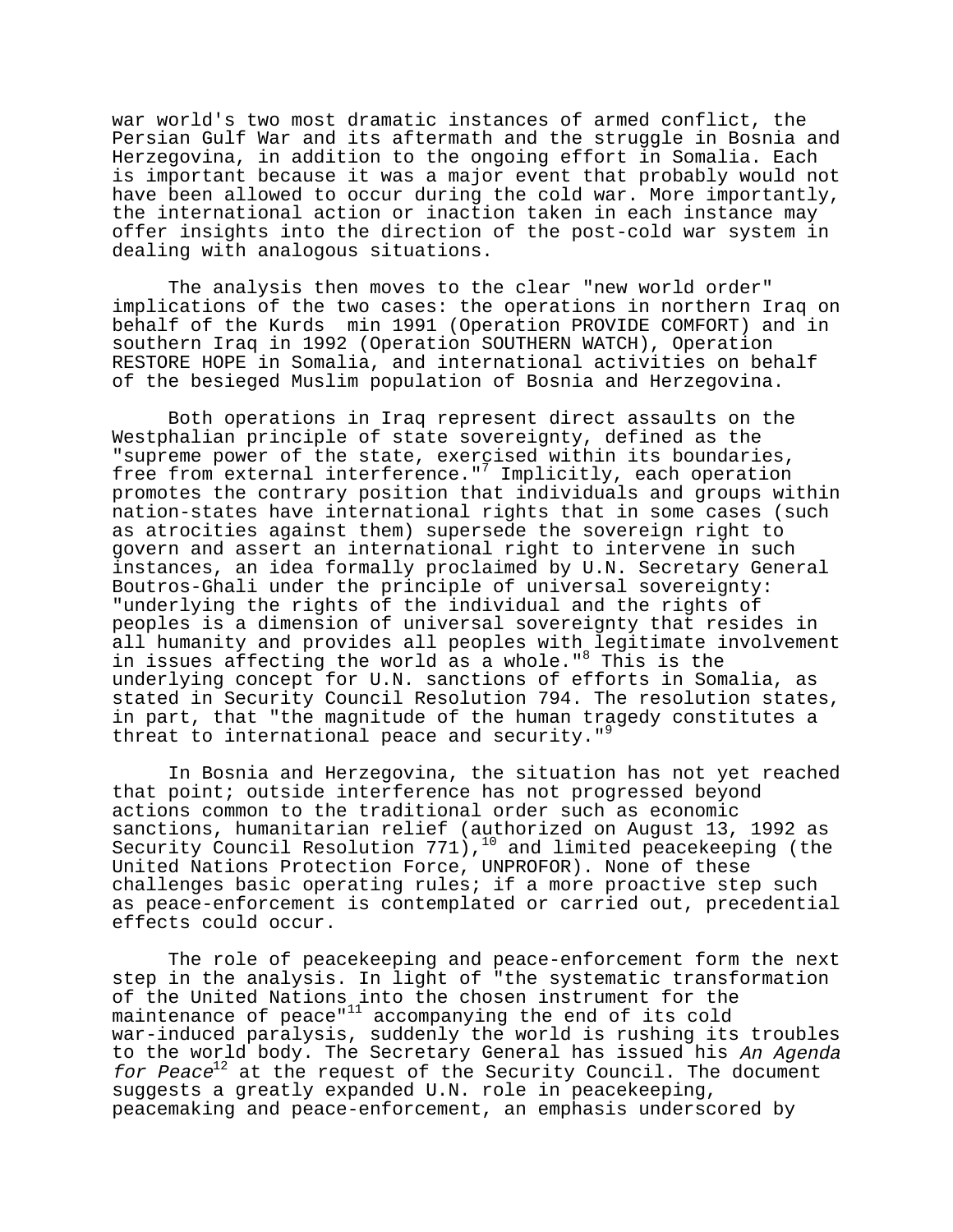former President Bush's September 13, 1992 speech to the United Nations.13 It also reflects fundamental underestimation of what is involved in such actions, as well as their effects on the world order. Parallel efforts are being undertaken by the U.S. Department of Defense to redefine and expand American participation in this area; assessing and dealing with these contingencies will undoubtedly extend to other executive agencies involved in national security, such as the Department of State. Depending on the worsening of the situation in Bosnia and Herzegovina during winter 1992-93, dealing with this problem could also become an early priority of the Clinton administration. The outcome of the Somali effort will also have an effect.

The Secretary General, as well as some discussants in the United States, fail to distinguish adequately between peacekeeping and peace-enforcement. Peacekeeping, a role the U.N. has played over the years, is relatively straightforward and, despite its difficulties, comparatively easy. Peacekeeping involves monitoring and enforcing a cease-fire agreed to by two or more former combatants. It proceeds in an atmosphere where peace exists and where the former combatants minimally prefer peace to continued war.

Peace-enforcement, as it is used by the Joint Staff, entails the physical interposition of armed forces to separate ongoing combatants to create a cease-fire that does not exist. Boutros-Ghali, on the other hand, uses the term to refer to actions to keep a cease-fire from being violated or to reinstate a failed cease-fire.<sup>14</sup> It is a subtle difference, but it does imply the existence of some will for peace. The American version more realistically portrays another, far more difficult matter. By definition, in a situation for which peace-enforcement is a potentially appropriate response, war and not peace describes the situation, and one or more of the combatants prefer it that way. This means that, unlike peacekeepers, peace enforcers are often not welcomed by one or either side(s). Rather, they are active fighters who must impose a cease-fire that is opposed by one or both combatants; in the process, the neutrality that distinguishes peacekeepers will most likely be lost. The Bosnian Serbs would not view U.N. peacemaking forces lifting the siege at Sarajevo and other Muslim-controlled cities as a welcome or neutral act. Only the Muslims, with whom a de facto alliance would be established, would welcome the intervention. As in Somalia, the troops arrive "uninvited" $15$  by any government. Their receptions will vary and likely will be unpredictable in advance.

A definitional note, expanded later in the report, needs to be inserted here. The term peace-enforcement, which is becoming the accepted definition for military efforts to impose peace, is a misnomer given normal English usage of terms (enforcing peace presumes peace exists). The U.N. has preempted the more descriptive term peacemaking to mean diplomatic means to end fighting (see later discussion),<sup>16</sup> thereby creating the need for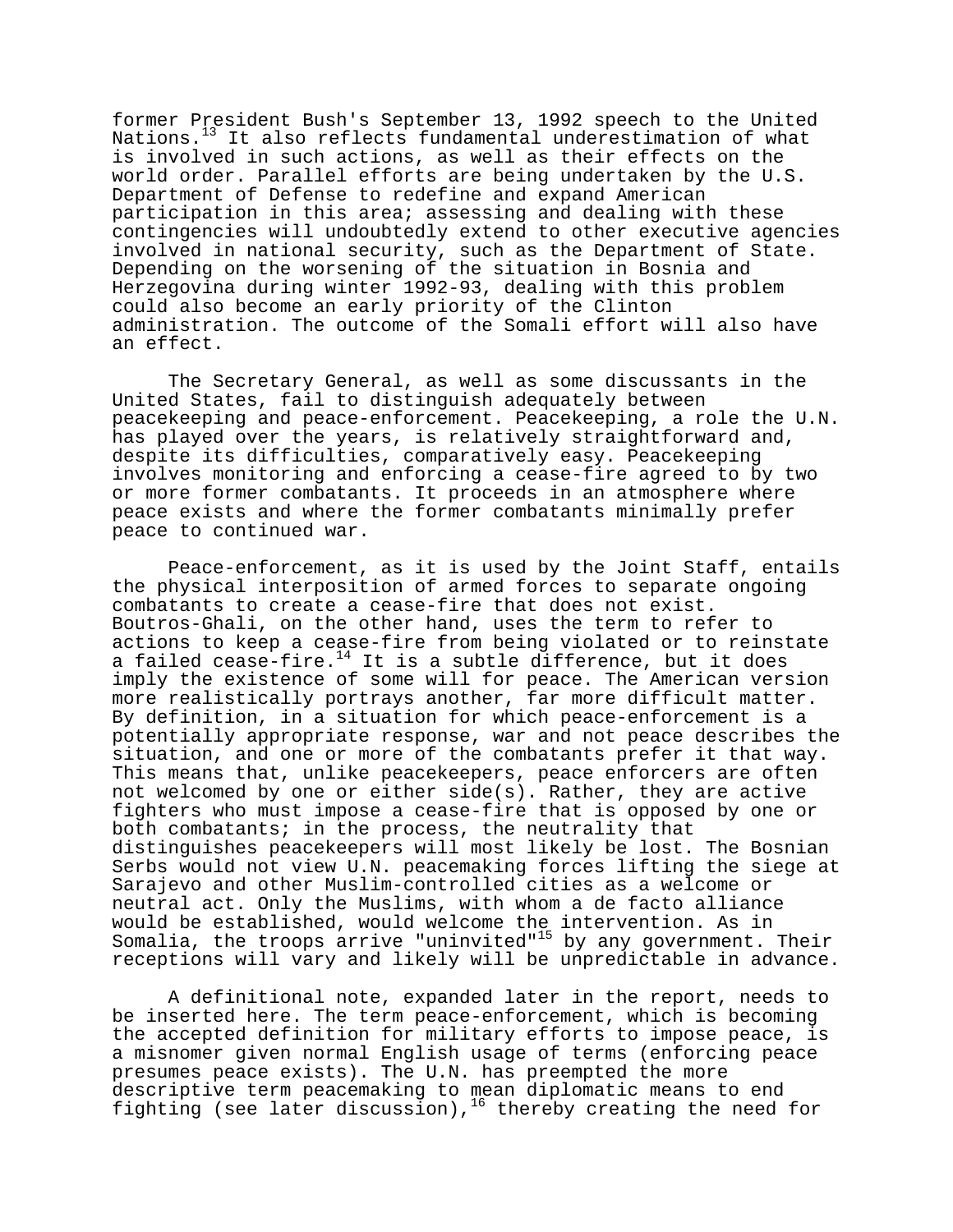an alternate term. Peace imposition or peace creation would be descriptively preferable to peace-enforcement in this regard. Boutros-Ghali, reflecting the difference in perspective noted above, suggests "cease-fire enforcement"<sup>17</sup> as a synonym. This objection noted, peace-enforcement will be used here for the sake of continuity.

Moreover, peace-enforcement is likely to involve the violation of state sovereignty, particularly if the mission takes place on the soil of the combatant who opposes peace and thus does not invite the peace enforcers in. Had the Iraqis decided to continue attacking the Kurds of the north or the Shiite guerrillas of the south, peace-enforcement is exactly the role the United States would now have adopted. Militarily, that may be doable; unwrapping the political consequences may not be. Similarly, the interposition of peace enforcers into Bosnia and Herzegovina would have to be at the invitation of a rightful government to avoid violating someone's sovereignty. Who is that legal government? It depends on whose side you are on. In Somalia, the decision was simplified by the absence of a government.

All of this would have an academic air about it were it not for the fact that the world is very full of situations with the potential to resemble these two situations. The swath of land from the Balkans to the Caspian Sea where ethnicity and religion collided provides the most obvious examples where unleashed neonationalism threatens to rear its ugly head. The same is true of many areas of the Third World where multinationalism has been suppressed since independence and where democratization may result in more "ethnic cleansing" by the sword.

This may be the most difficult and fundamental set of problems the new order will confront. If we overturn the centrality of the rights of states at the expense of protecting the rights of oppressed, even savaged, ethnic and other groups, the system's menu will be very broad, the plate very full. In such a world, the peace enforcer will be in much demand, the instances of violence and atrocity many.

Even if we eschew the peace enforcer's role, we will not be able to ignore the problems. It is yet one other reality of the new world that global events, and especially atrocities, have become tremendously transparent and visible thanks to global television. $18$  Unable to ignore reality, we will be tempted to do something by the horror of what we see: starving babies in Somalia, detention camps in Bosnia and Herzegovina. This raises the possibility--which goes beyond the scope of this report--that global coverage of atrocious violence can create the public perception of a vital interest (one worth fighting over) on humanitarian grounds in situations where a more dispassionate, abstract analysis would not suggest that intensity of interest. Given the pressures that seem to emerge, one can call this temptation the "do something syndrome."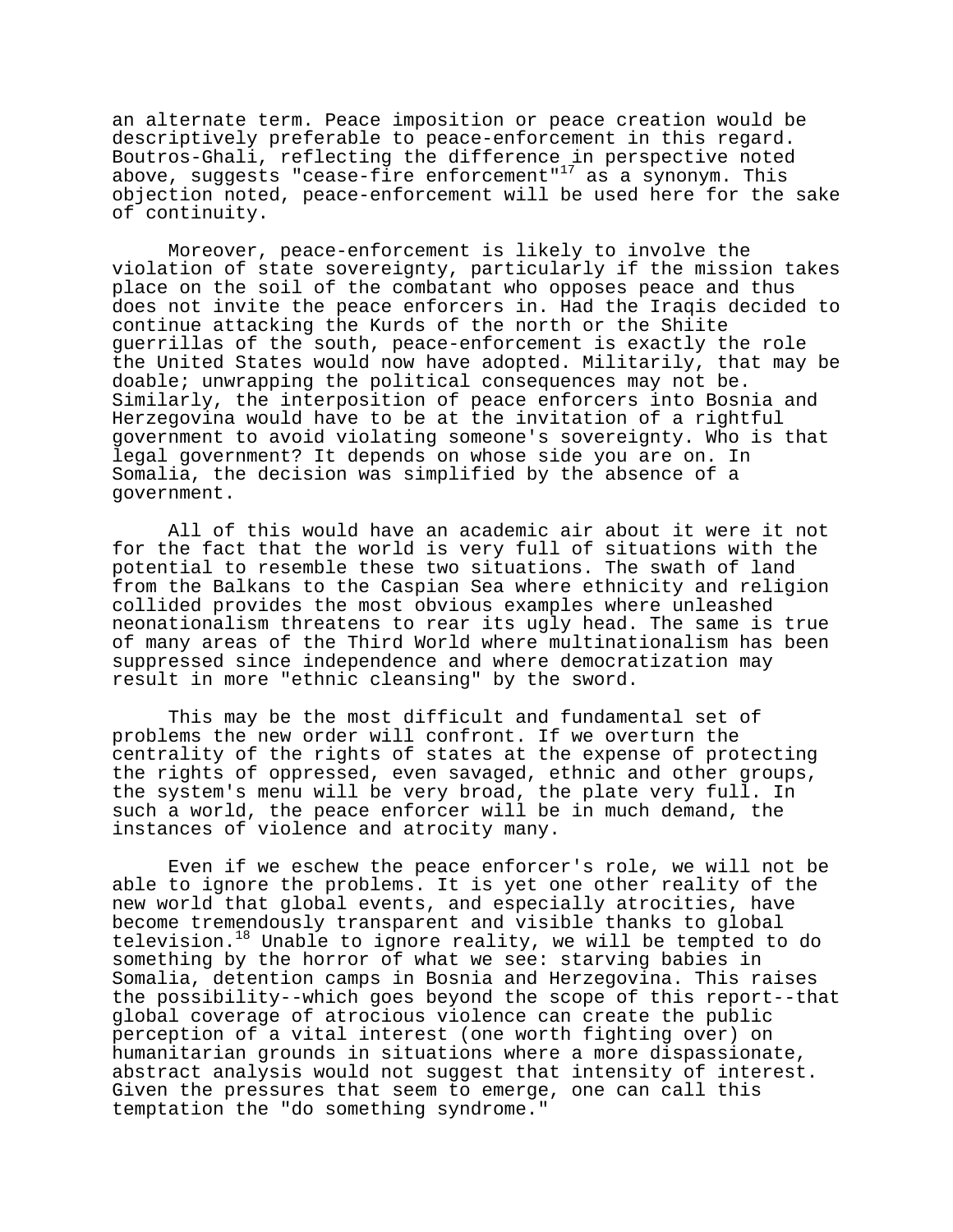Faced with these realities, there is a compelling need to come to grips with and to try to start fashioning an orderly means of response to these kinds of situations. To deal with them responsibly requires defining the situations and the alternatives, tasks to which the remaining pages are devoted.

## **The Precedents: PROVIDE COMFORT/SOUTHERN WATCH, Bosnia and Herzegovina, and Somalia.**

Although the specific issues and dynamics underlying these instances of international reactions to communal violence are substantatively distinct, they bear enough in common as challenges to the evolving order to be considered together. On one hand, all three involved large-scale violence and atrocity by one group within a country against other group(s), and violence that was made dramatically public by Cable News Network (the Kurdish refugee camps in Turkey) and the new Independent Television Network (the Bosnian detention camps), and the universal coverage of Somali suffering. Publicity has made it impossible for the world to ignore the bloodshed, a likely general reaction in the days before global television. On the other hand, the crises appeared at the extremities of the area stretching east from the Balkans across Asia minor into central Asia where Islam and Christendom (as well as sects of both) collided, leaving latent and simmering conflicts of similar natures and dimensions. What is principally different is in the international reaction to each: swift and effective succor for the Kurds, much handwringing and little curative for the Bosnians, and massive humanitarian aid for the Somalis.

Operation PROVIDE COMFORT seemed at first appearance to have been little more than a footnote to the general Persian Gulf War, a loose end in the implementation of the U.N. Security Council cease-fire conditions contained in Resolution  $687.^{19}$  The cause of the problem, of course, lay in the conduct of the war itself. As a tactical move during the air campaign against Iraq, President Bush called on the Iraqi people on February 15, 1991 to rise and "force Saddam, the dictator, to step aside." $^{20}$  The administration's motivations were probably mixed: the entreaty was presumably aimed at "moderate" Sunni Iraqis, since the administration opposed successful rebellions by either the Kurdish or Shiite populations on the grounds that the result could be three successor states to Iraq, none of which could serve as a postwar counterweight to Iran. Additionally, any rebellious activity in Baghdad could only undercut the effectiveness of Iraq's resistance to the anticipated ground war, thus protecting American lives.

The administration, of course, got the rebellion it did not want, as both the Kurds and Shiites, presumably emboldened by Bush's call, rose against the regime. When Saddam Hussein's army was freed of the allied onslaught, it turned its largely intact fury against the rebels. Iraqi helicopter gunships were unleashed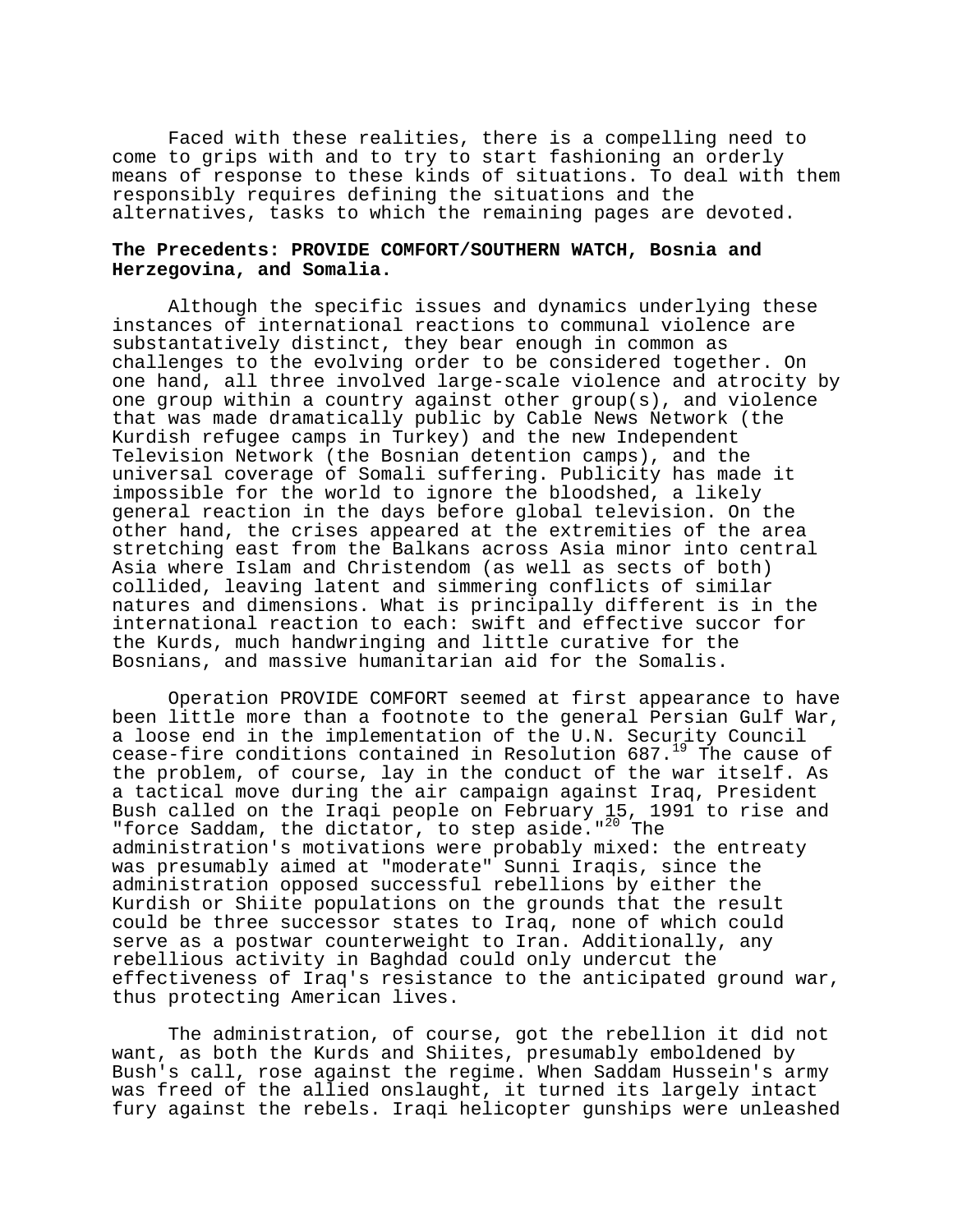with particular effect against Kurdish villages in the Zagros mountains, leading to widespread panic and rumors of genocide.<sup>21</sup> In this situation, large numbers of Kurds fled their homes. Some fled to Iran; the rest to the barren mountainsides of Turkey, where CNN found them. Because he watched CNN avidly, President Bush discovered them as well. When Secretary of State James Baker returned from a hastily arranged and conducted visit to the camps and reported that the scenes on television were only too real, some reaction had to occur.

The options were not great. The Kurds could not just be left where they were. Large numbers would die, and it would all be chronicled on global television. The connection between Bush's calls to overthrow Saddam and the situation was being realized, meaning we were partly (if not wholly) to blame. Moreover, the Turkish government, with a serious Kurdish minority problem of its own, did not want them to stay and add to that problem. As a NATO ally, the United States had to be sensitive to Turkish sentiments.

But what to do? The first problem was alleviating the disease and starvation that were killing mounting numbers of Kurds daily. The response was U.N. Security Council Resolution 688, $22$  which empowered the provision of "humanitarian assistance" to the Kurds by member nations and forbade Iraqi interference with relief efforts. The United States responded with military forces and supplies to implement that entreaty; Operation PROVIDE COMFORT was born. The problem then became what to do for the Kurds in the longer haul; they could not live on the mountainside forever, and the Turks did not want them to stay. At the same time, they feared the renewed wrath of Saddam Hussein if they returned unprotected too much to leave.

The answer was to move them back into Iraq under the protection of American (and other Gulf War allied) forces. The method was to create an exclusion zone from which Iraqi troops were barred and which would be guaranteed by allied military might. The zone and the forces were a necessary mechanism to convince wary Kurds to return home. The zone remains in effect over a year and a half later and forms the base for an increasingly autonomous Kurdistan that says it is not interested in full independence but increasingly acts as if it is. Moreover, the mood of independence has spread to the Kurds of Turkey, which was one of the things the exclusion zone was supposed to preclude.

The importance of the exclusion (or "security") zone, now also in effect in Southern Iraq to protect the Shiites and enforced by allied air rather than ground forces, is that its existence and continuation are in direct violation of Iraqi sovereignty. The United States has never indicated it considers the areas as anything other than sovereign Iraqi territory nor that its actions represent an advocacy of the rights of individuals and groups over the rights of states. The United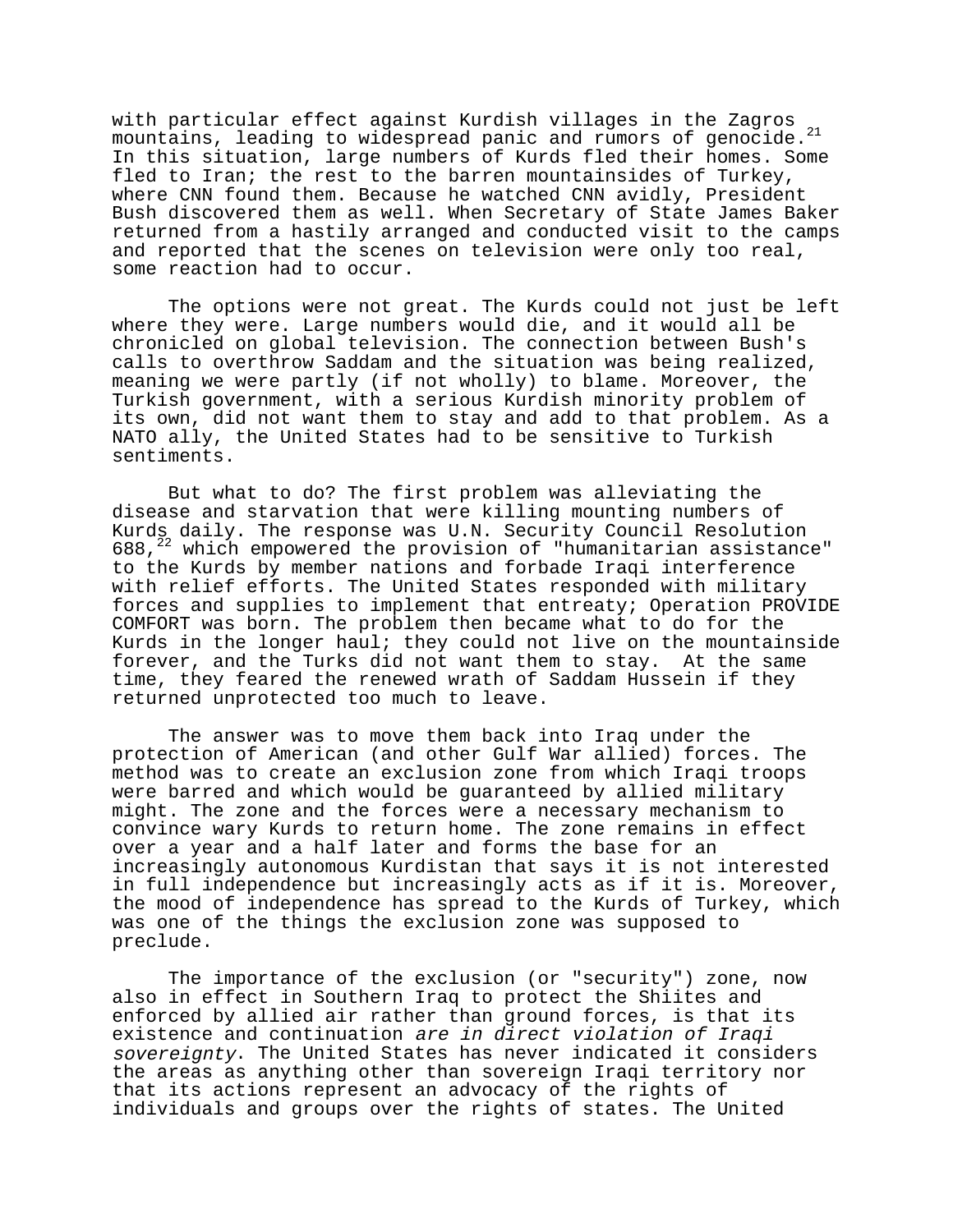States just maintains that the government of Iraq cannot exercise its sovereign control of the population in the exclusion zones. The decision, at least based on the public record, appears to have been sheerly tactical (finding a way to get the Kurds to go home); its potential implications are far broader.

The situation in Bosnia and Herzegovina offers parallels. The problem began, of course, with the long-anticipated breakup of Yugoslavia in the summer of 1991. Titoist policies of population migration and intermixing created a federal structure where some of the "republics" (notably Bosnia and Herzegovina) were unnatural historical phenomena. Thus, as disintegration of the country proceeded, religious/ethnic conflict emerged. It was worst in Bosnia and Herzegovina, where three major "nationalities" collided: the largely Roman Catholic Croatians, the Greek Orthodox Serbians, and those who call their nationality Muslim (most of whom are ethnic Serbs but do not think of themselves that way).

The result was panic that rapidly turned ugly and violent. Croatian enclaves in Bosnia and Herzegovina sought to throw out Serbs and Muslims, to set the scene to be attached to Croatia; the Serbs did the same in parts of Croatia and especially in Bosnia and Herzegovina, where they declared the existence of the "Serbian Republic of Bosnia and Herzegovina." The Muslims, who make up 40 percent of the original Bosnian population, are fighting to maintain an independent Bosnia and Herzegovina. If they are successful and if parts of Bosnia are cannibalized into Serbia/Yugoslavia and Croatia, what is left would presumably become the first Muslim-dominated state in modern Europe (a prospect that some use as a rallying cry to avoid).

The ongoing sieges of Bosnian towns, the public symbol of which has become Sarajevo, must be seen in this light. The Bosnian Serbian policy of "ethnic cleansing"--which is specifically condemned in Resolution 771<sup>24</sup>--seeks to exclude non-Serbians (mostly Muslims but also Croats) from greater and greater parts of Bosnia, thereby strengthening their claims that the areas are Serbian and thus should be annexed to Serbia/Yugoslavia. Croats are doing much the same to Serbs and Muslims in parts of Bosnia they consider part of greater Croatia. The method for "persuading" the Muslims to leave are the sieges, ancient but repulsive methods to bring urban populations into submission.

Like all other sieges in history, they are not pretty; the Bosnian Serbian militias that surround the Muslim towns seek to terrorize the civilian population and, ultimately, to starve them out if necessary. Like all other sieges, they are cruel and nasty. Unlike other sieges, these are on television; thus it is impossible to ignore what is going on.

Just as the CNN pictures of the Turkish mountainsides forced Western governments to respond, so have ITN transmissions from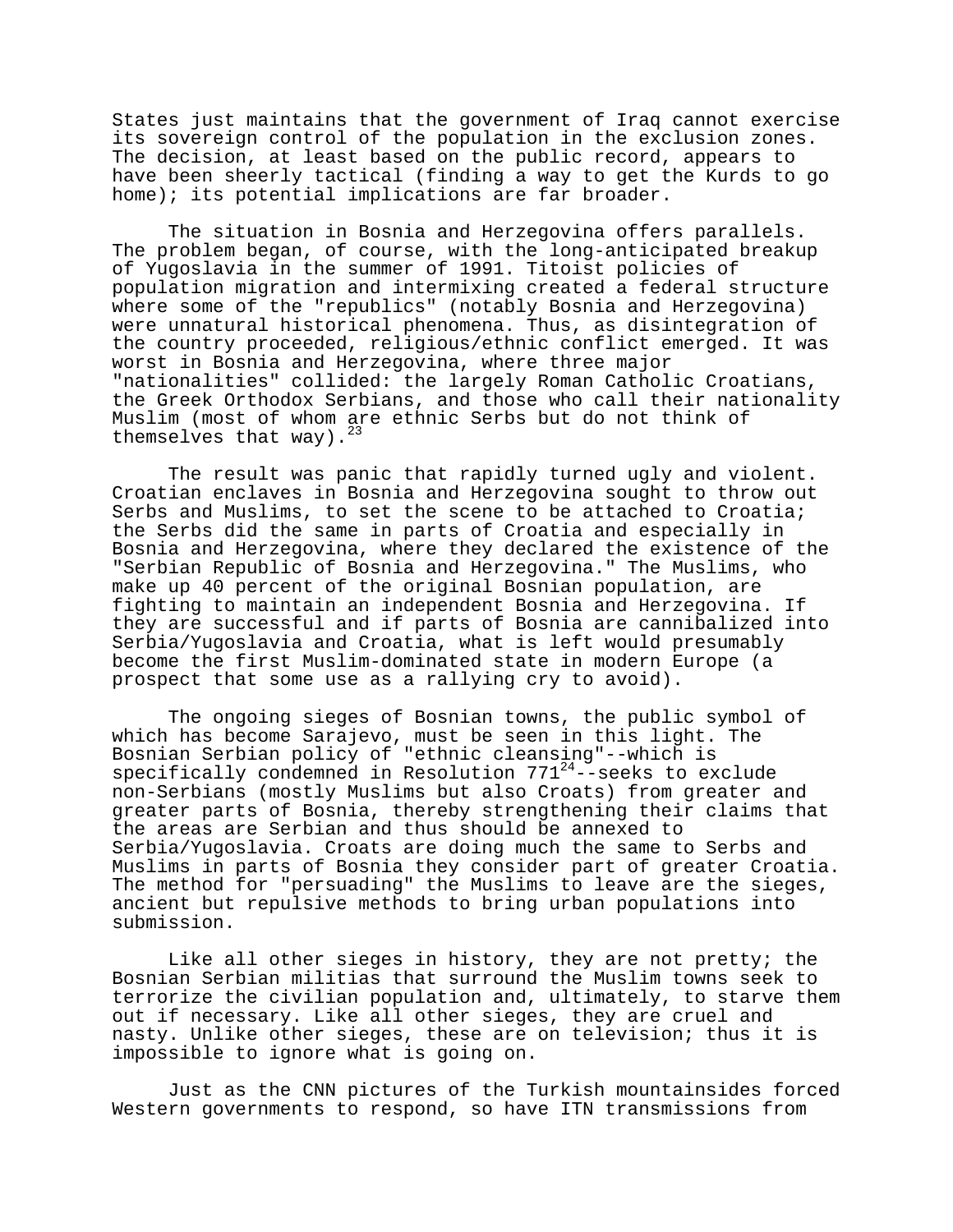Bosnia. Operation PROVIDE COMFORT had as its first stage the airlifting of food, medicine and the like (humanitarian assistance) to the Kurds, followed by the military intervention that created and enforced the exclusion zone. The UNPROFOR mission to Sarajevo is the equivalent of the first stage of the PROVIDE COMFORT effort; to date, there has been no equivalent second stage aimed at lifting the sieges.

Anarchy underlays the Somali crisis. The factions that collectively were capable of overthrowing Siad Barre in early 1991 were individually too weak and fractured to form a government to replace that which they had overturned. Instead, the structure of government crumbled, and "armies" of young thugs (the so-called "technicals") nominally loyal to one warlord or another (the leading contenders being Generals Mohomad Farah Aidid and Ali Mahdi Mohamed) took to the streets, terrorizing the populace and stealing or ransoming most of the food supplies intended for starving victims of long-term drought and civil strife. As these interruptions created alarmingly steepening death rates, the United States, under U.N. auspices as described earlier, moved to break the cycle by imposing order to "create a secure environment, "<sup>25</sup> in President Bush's own words.

A parallel seems to exist between the Somalian and PROVIDE COMFORT examples: both were apparently largely tactical decisions reached to solve a current, concrete problem with little apparent concern for the longer term strategic implications. As The New York Times opined on the day Resolution 794 was adopted: "Thus thousands of American troops are about to be committed to a distant land, for ill-defined purposes, without real consultation with Congress or President-elect Clinton, without serious debate or even a semblance of executive leadership."<sup>26</sup> In the obvious immediacy of the situation, such concerns formed the minority. When RESTORE HOPE is over and can be placed in greater context, it may be a more important criticism.

### **Rights of States Versus Rights of Individuals and Groups**.

If the two situations resemble one another in terms of brutality and offensiveness, the reactions by the international community to them varies dramatically: the second stage of active intervention occurred in Iraq and Somalia; it has not in former Yugoslavia.

The reason for the difference most commonly cited is the enormously complicated nature of the violence in Bosnia and Herzegovina and the consequent likely inability of outside intervention to solve the problem. Former Yugoslavia was, after all, one of the most artificial of nation-states, with multiple nationalities speaking three different languages, employing two different alphabets and confessing two sects of Christianity in addition to Islam. The feuds that underlay the conflict go back centuries, even millennia, and much of the animosity in the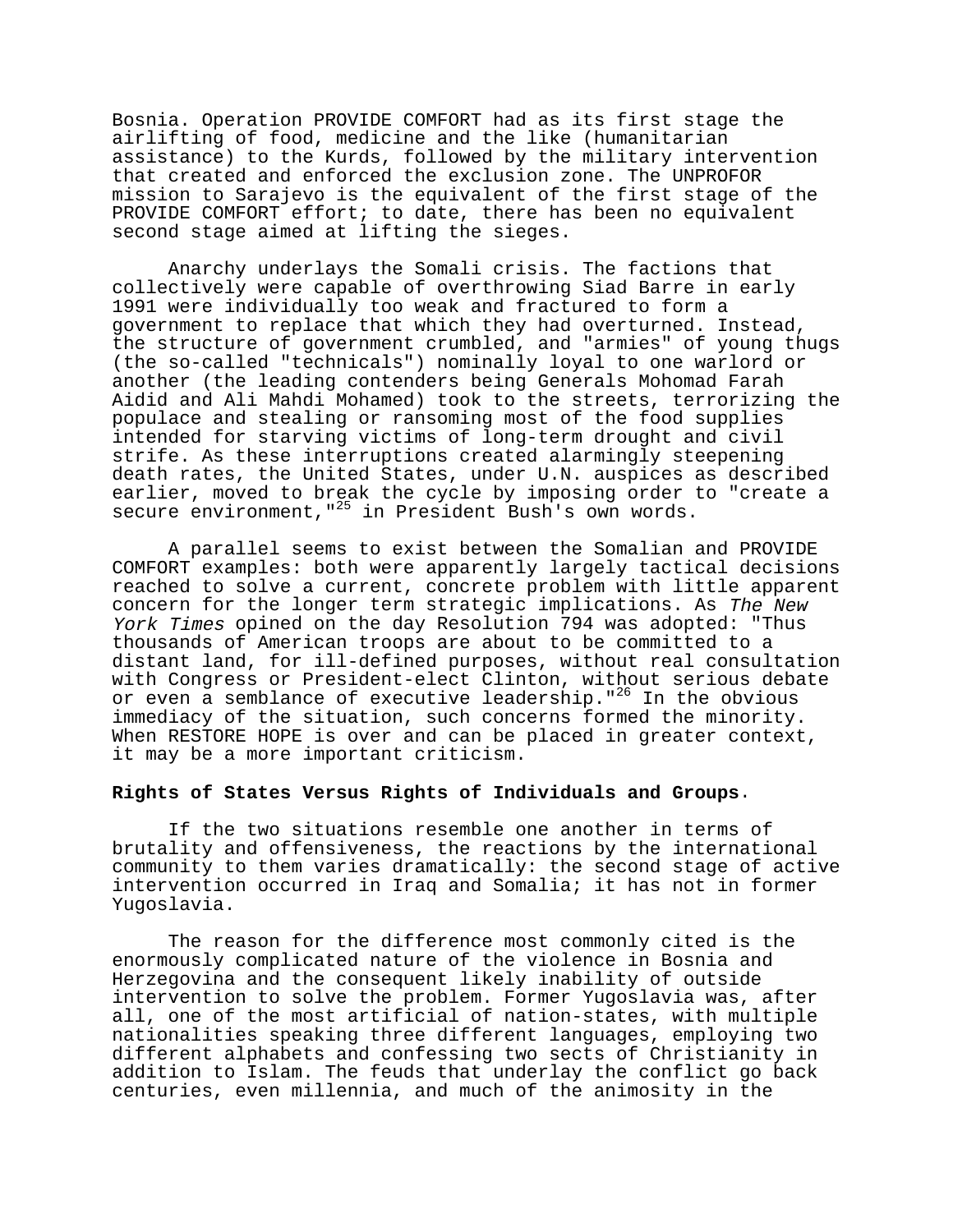current situation reflects the still felt wounds of World War II, where large numbers of Croatians supported Germany while Serbs formed the backbone of resistance to Nazi rule.

All of these things are true and relevant, and it is also true that outside military force cannot address or solve any of these problems, which are political and not military. The case for nonintervention is thus grounded in the intractibility of the situation. As Chairman of the Joint Chiefs of Staff Colin Powell argued in a recent Foreign Affairs article, the reason for not involving American troops in Bosnia and Herzegovina is that "the use of force should be restricted to occasions where it can do some good and where the good will outweigh the loss of lives and other costs that will surely ensue."27 Bosnia does not pass that test. The terms "Vietnam" and "quagmire" attach like glue to the discussions of potential decisive military actions in the United States. The inaction of both the North Atlantic Treaty Organization and the European Community to a situation clearly more important to them than to the United States provides mute testimony to a similar conclusion.<sup>28</sup> The Clausewitzian entreaty that one must understand the nature of a war before becoming engaged appears particularly relevant.

These assessments are both empirically correct and entirely evasive of the real underlying importance of the violence in Bosnia and Herzegovina to the rules of conduct of the new international order. Alleviating the suffering by lifting the sieges is the overwhelming problem from the vantage point of the Bosnians. Whether this is practically attainable (can it be done within the limits of the amounts of force people would devote to it?), permanent or transitory (if wrested apart, would the enemies just resume once the intervenors left?) are relevant questions. Systemically, however, the real question is whether the international response will extend or repudiate the precedent set in Operations PROVIDE COMFORT, SOUTHERN WATCH and RESTORE HOPE about the meaning of sovereignty in the post-cold war world. Will Bosnia and Herzegovina reinforce the Westphalian order or continue its erosion?

This issue is clear if rarely addressed directly. The principle of state sovereignty extending from the notion that the sovereign monarch has no one as his or her superior has underlaid the international system for over 300 years. States possess sovereignty over their territory and those who reside in that territory, and no outside force has the right or jurisdiction to interfere in the enforcement of that sovereignty. In practice, of course, state sovereignty is never absolute. Small and weak states, for instance, are infringed upon by stronger neighbors, states voluntarily forfeit bits of their sovereignty to other entities to insure things like orderly delivery of mail across national borders. Economic interpenetration has greatly undercut the practical control of national governments over their economies.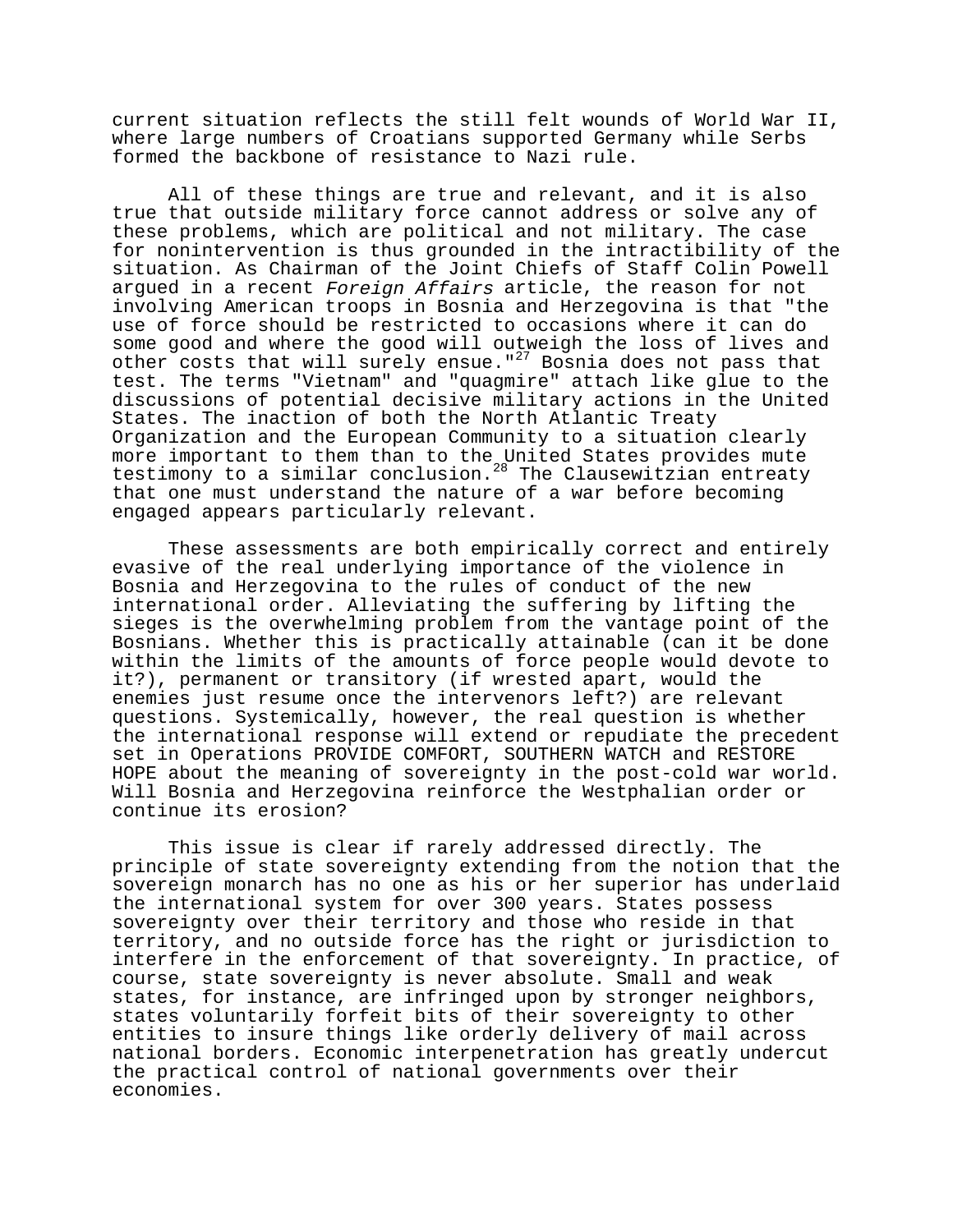The assaults on state sovereignty until recently have largely been practical, not principled or fundamental. The implicit challenge to state sovereignty in Iraq (it is implicit because no government is trumpeting it as a matter of principle) is a direct assault in principle to a state's sovereign right to govern its territory.<sup>29</sup> Implicitly, it asserts the notion of the supremacy of the rights of individuals and groups within countries when they are abused by their governments. Boutros-Ghali embraces this principle and enshrines it, arguing that "the centuries-old doctrine of absolute and exclusive sovereignty no longer stands, "<sup>30</sup> being replaced by the idea of universal sovereignty. Even conservative columnist William Safire joins the parade for "the new sovereignty" (a term he borrows with acknowledgement from former Secretary of State George Shultz). He asks: "When do the world's responsible leaders have a right to intrude on what used to be an impenetrable sovereignty?"<sup>31</sup>

The reason for this is abundantly clear. If states hew to the notion that there is an international right to intervene in other countries' affairs when there are perceived or real violations of the rights of groups and individuals, then state governments are also leaving themselves open to be intervened against--to have their own sovereign territory compromised. It is one thing for the United States to condemn Iraqi atrocities against the Kurds and Shiites of that country; it is quite another to extend that principle to, say, the right of South Korea to have intervened in the Los Angeles riots of 1992 to protect the rights of Korean-Americans who bore the brunt of much of the rage evident in that tragedy.

It is because of the clear potential precedential nature of Operations PROVIDE COMFORT, SOUTHERN WATCH and RESTORE HOPE that no one in the American government is talking about the intervention in those terms.  $32$  As Operation DESERT STORM was forming and the military action was being conducted, President Bush argued that this was the first defining act of the "new world order." When Operation PROVIDE COMFORT was extended to the exclusion zones within Iraq, the rhetoric of new orders disappeared; it was not a coincidence. A particularly cruel Bosnian winter may force President Clinton to add implicit or explicit imprimatur to this distinction. No principles have been enunciated to justify Somalia beyond humanitarian concerns.

One must be very clear about what is involved here. The action authorized by the United Nations first to remove Iraq from Kuwait<sup>33</sup> (the series of Security Council resolutions culminating in  $678^{34}$ ) and to provide humanitarian assistance to the Kurds (Resolution 688) were Westphalian: DESERT STORM restored the state sovereignty of Kuwait and stopped at that, and the provision of humanitarian aid to the refugee Kurds posed no challenge to Iraqi sovereignty.<sup>35</sup> Only when the operation extended to creating and maintaining the exclusion zones (an action not sanctioned by the United Nations) was the principle of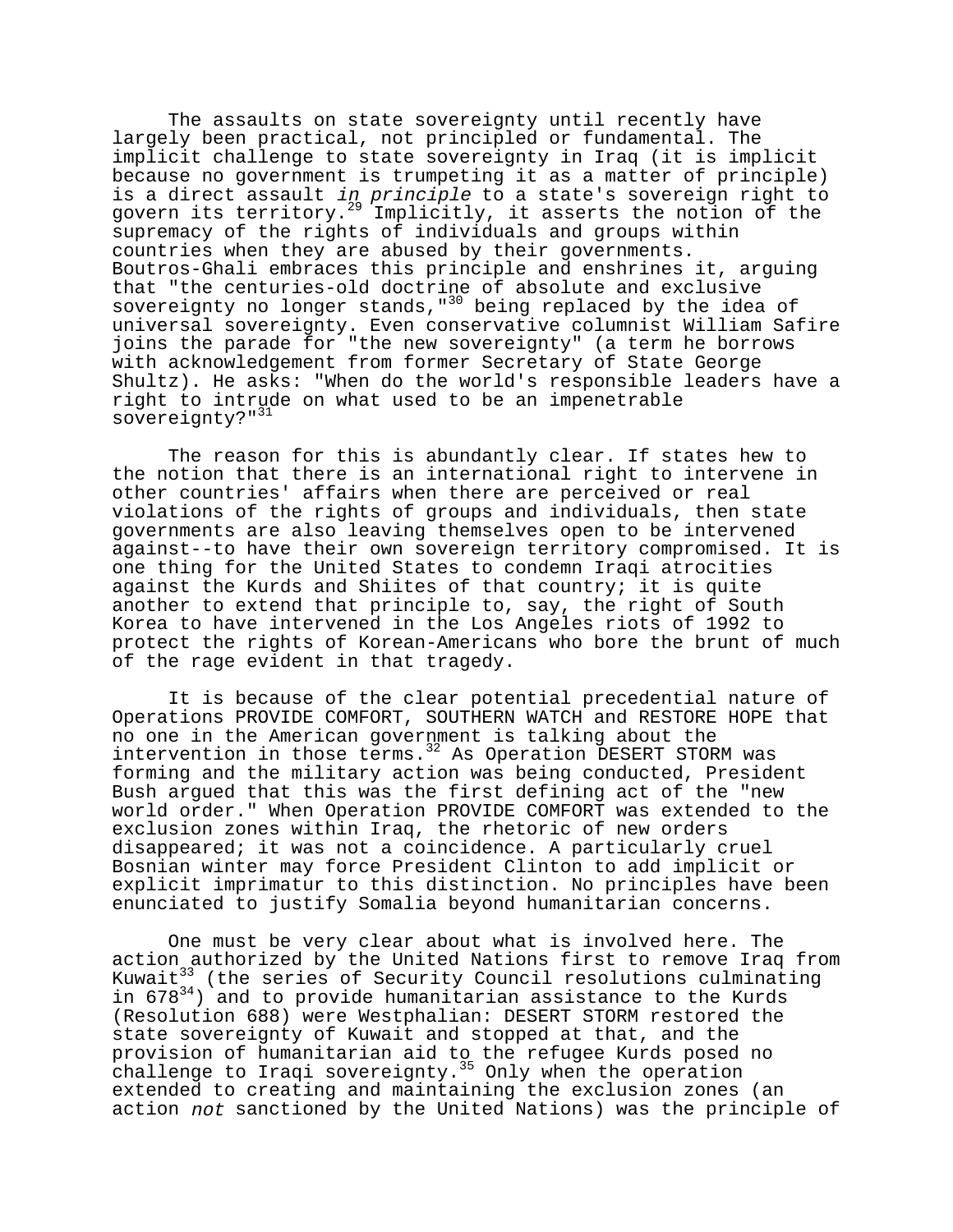the primacy of individuals and groups implicitly entered into the equation.

The situation is parallel in Bosnia and Herzegovina. The United Nations has acted to condemn Serbian actions (originally through Resolution 770) through the imposition of economic sanctions and the suspension of Yugoslav membership in the world body, and it has sent peacekeepers into Bosnia to try to assure that the humanitarian assistance it has called for (Resolution 771) reaches those for whom it is intended. These actions are, once again, congruent with the Westphalian order. Resolutions 688 and 771 are parallel in this regard. They would extend the challenge to that order represented in Iraq if outside forces intervened and created something akin to an exclusion zone to protect the beleaguered segments of the Bosnian population. RESTORE HOPE, because it is authorized by the U.N., would appear to expand the principle underlying PROVIDE COMFORT/SOUTHERN WATCH from a unilateral (U.S.) to an international assertion.

To take decisive military action to end the violence in Bosnia and Herzegovina would create a powerful theoretical and practical statement about the rules of the new international order. Theoretically, it would reinforce the movement away from Westphalia to a much more circumscribed definition of state sovereignty. Given the villainy that exists in large portions of the world, that may be a desirable end. It is not, however, an end that should be countenanced without serious and complete acceptance of the consequences for all nation-states and the pursuit of their interests.

At a practical level, the assertion of a duty, right, or obligation to protect individuals and groups from the atrocious behavior of their own governments, particularly in times of internal war, redefines the purposes for which the international community will use force in the future. Specifically, the role of internationally derived force moves from the relatively passive role of peacekeeping to the very arduous task of peace-enforcement. The reaction to the violence in Bosnia and Herzegovina suggests an implicit reluctance to adopt such a role. The action in Somalia embraces that role. As The New York Times columnist Lawrence L. Friedman recently argued: "if halting starvation or upholding human rights are now legitimate criteria for American intervention abroad, as compelling as protecting traditional strategic interests, where does President-elect Clinton draw the new red line?" $36$  It is vitally important that such a determination, one way or the other, be made explicitly.

### **Peacekeeping and Peace-Enforcement**.

In light of the apparently successful recent operations legitimized through the United Nations, major efforts have emerged to include multilateral efforts under the general rubric of peacekeeping as it has evolved under U.N. auspices. The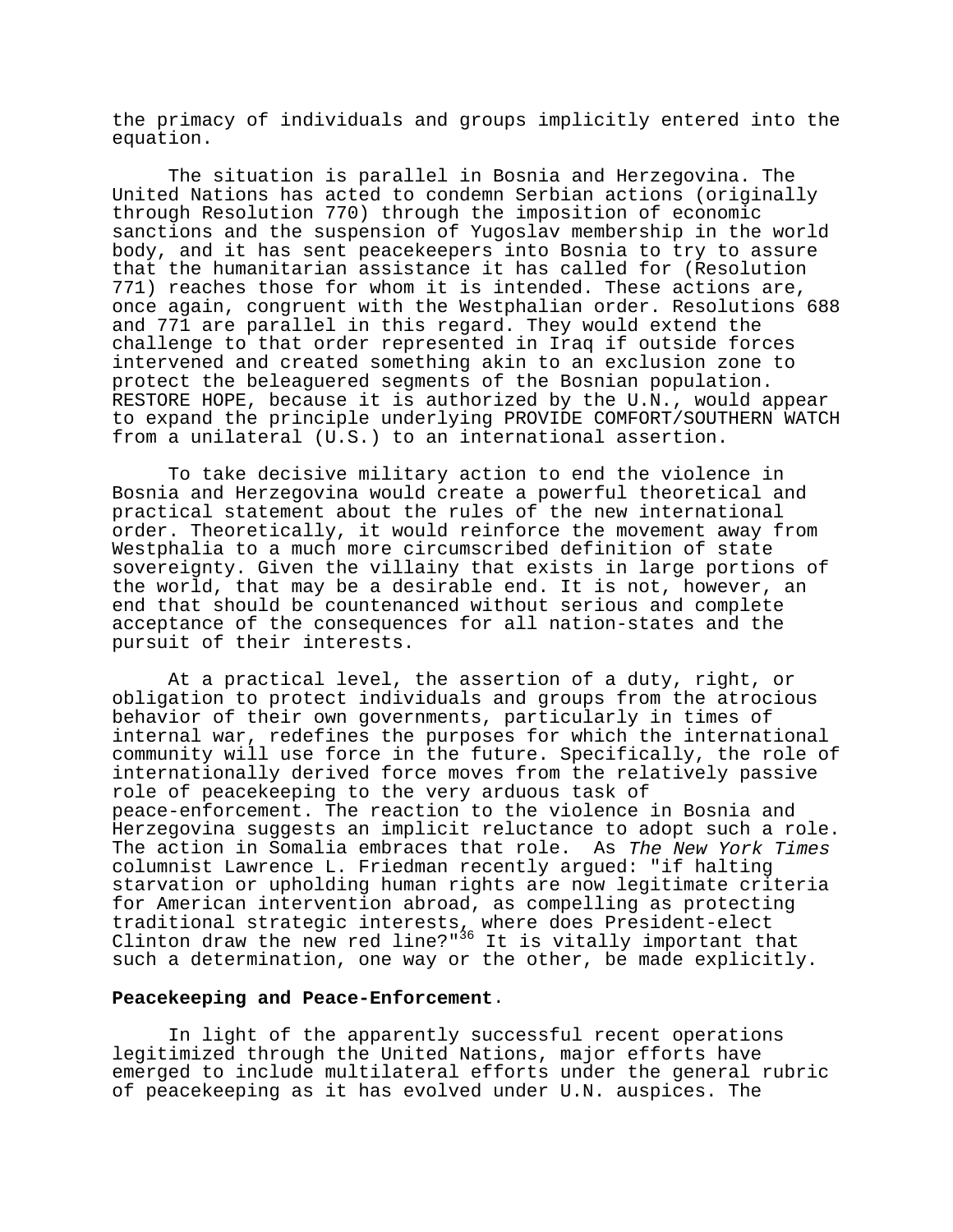backdrop of this interest is the emergence of ethno-religious and nationalist conflicts in the former socialist world that roil the tranquillity of the post-cold war peace.

Secretary Boutros-Ghali distinguishes three kinds of actions that might be undertaken in the future. The first is preventive diplomacy, defined as "action to prevent disputes from arising between parties, to prevent existing disputes from escalating into conflicts and to limit the spread of the latter when they occur."<sup>37</sup> Preventive diplomacy, in other words, occurs before conflicting parties come to blows and seeks to avoid military conflict.

His second category is peacemaking,  $38$  by which he means "action to bring hostile parties to agreement, essentially through peaceful means such as those foreseen in Chapter VI" of the U.N. Charter. These activities, which presumably occur while fighting is ongoing, include the ability to investigate and to make suggestions. Mediation, such as that conducted by former U.S. Secretary of State Cyrus Vance in Yugoslavia, is an example of peacemaking so defined.

This definition is too restrictive. First, it only deals with the lowest end of possible actions that can be taken to deal with warring combatants and to create peace. Second, states of war, and especially internal wars fought over control of government, are often not amenable to negotiated settlement. Unless a situation is so deadlocked that both sides realize continuation is futile, peacemaking so defined is unlikely to succeed. Third, the prospect of failure is especially great in highly intractable, bloody and visible situations such as Bosnia and Herzegovina, where international public opinion (if such exists in a literal sense) demands alleviation of suffering. Moreover, the prospects for situations akin to Bosnia are great in the future, and this form of peacemaking, or what might alternatively be called diplomatic peacemaking, is unlikely to be sufficiently robust to treat situations effectively (make peace).

For the truly desperate, intractable conflicts attendant to the process of national self-determination currently occurring in the former socialist (second) world and potentially in the Third World as well, peace-enforcement as previously described (the employment of military forces to create a cease-fire between warring parties) is the more relevant concept and the one of interest to the American (and other) military establishments.

This form, which might be designated as military peacemaking, is synonymous with the American concept of peace-enforcement and is clearly more difficult, if more relevant. The problems with peace-enforcement are difficult for at least four obvious and preliminary reasons, each of which interact to make entrance into peace-enforcement an adventure to be undertaken only with extreme caution. At this point, these difficulties are introduced to illustrate the problems. The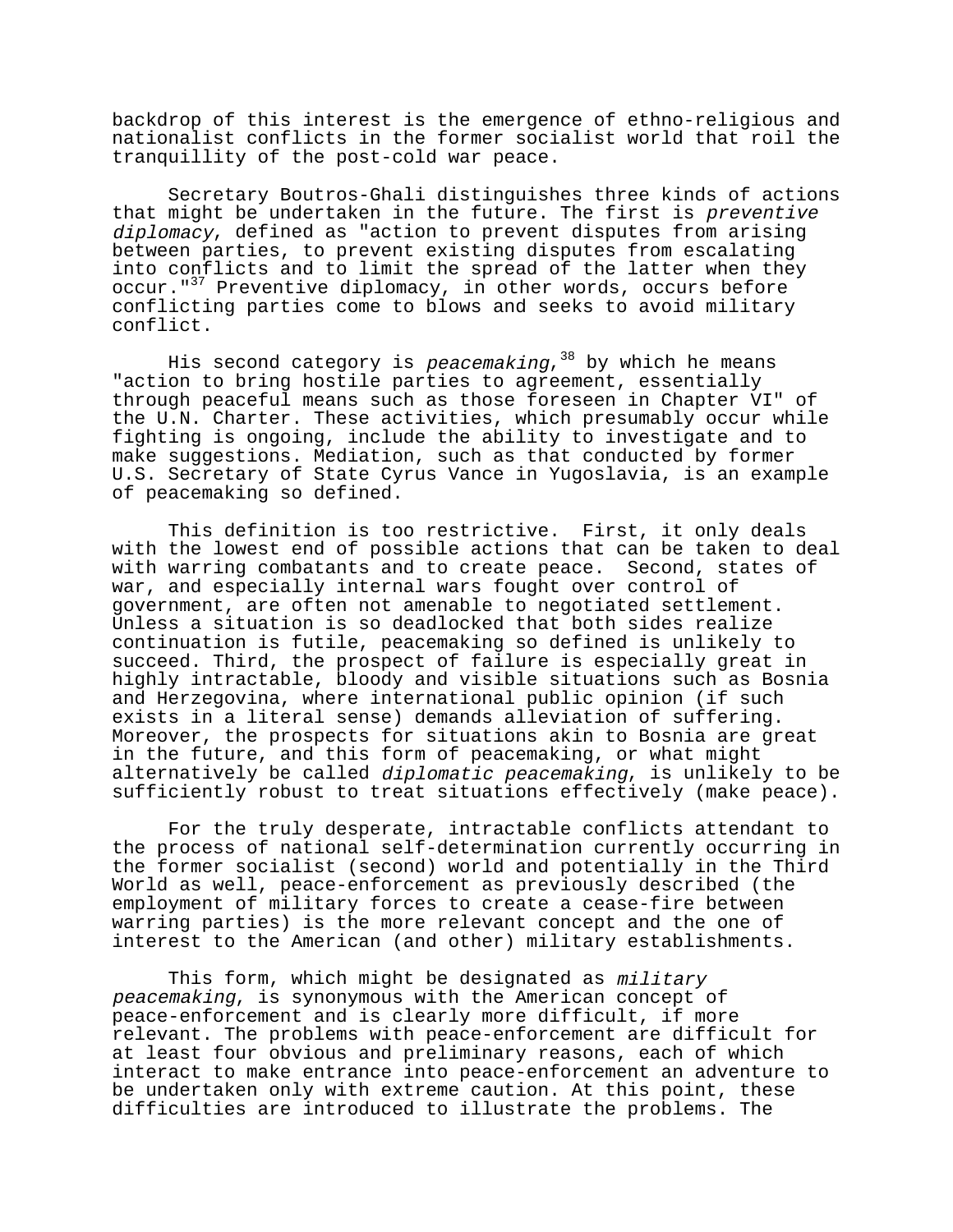differences between peacekeeping and peace-enforcement are expanded in the next section.

First, there is the nature of the situations for which military peacemaking may be deemed relevant. Normally, they will reflect deep-seated animosities with historical, ethnic, religious and other hatreds that layer upon one another as countries are torn apart and regenerated. The problems that underlay the violence that is to be suppressed are political and ultimately solvable only through political agreements that cannot be imposed by outsiders. Imposed cease-fires may be the precondition to negotiate political settlements; since the absence of ability or interest in negotiating is why fighting is occurring, it is hard to know where effectively to enter and break the vicious circle.

Second, the fact that peacemakers are needed suggests that one or more opponents to conflict do not desire peace more than the continuation of war. What this means is that the peacemakers are likely to be unwelcome by some or all of those on whom they seek to enforce peace. This certainly will make the peace enforcer's job more difficult. Both (or all) of the combatants may be attacking the peacemakers as well as one another; the analogy to a policeman intervening in a domestic dispute may be appropriate. It is not clear, for instance, that an international peacemaking force sent to create a cease-fire in Bosnia and Herzegovina would be greeted with anything but a hail of Serbian bullets.

Third, peacemaking may require troops with some specialized capabilities beyond those of peacekeepers, such as considerably more offensive capability and more political sophistication to recognize potential unintended effects of their actions. These forces will presumably have to fight their way into the combat zone and, in some cases, use force physically to separate the combatants. As such, they will be called upon to engage in offensive actions where mistaken action can worsen the situation. Moreover, they will likely inflict and suffer casualties, possibly making them less welcome and undercutting domestic support back home for their activities. The requirements of the Weinberger Doctrine<sup>39</sup>--to the degree its precepts remain relevant--could well be challenged as operations unfold.

Quite obviously, these forces will have to be equipped and trained differently, and they will have to be considerably larger and more capable than conventional peacekeepers. To provide competent peace enforcers will require special skills for the troops (for instance, negotiating and foreign language competence), and provision of adequate firepower and defensive capability to protect themselves from hostile action by those they seek to help. Given these factors, they must also be prepared for a level of ingratitude from the target population of which the Vietnam experience is only a faint reflection.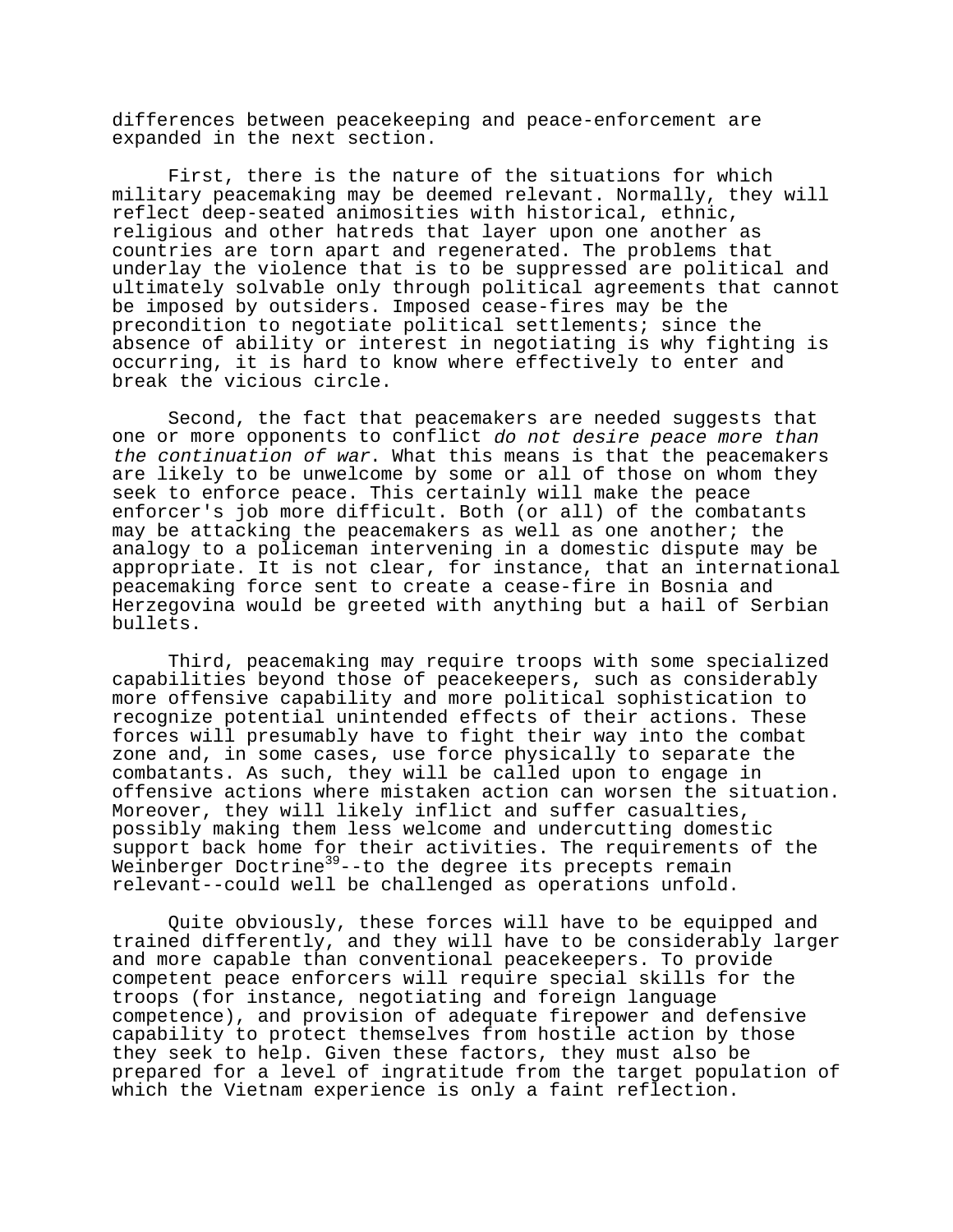Moreover, peace-enforcement will be much more costly than peacekeeping or diplomatic peacemaking. Certainly U.N. resources are inadequate for such actions, which may explain why the Secretary General adopts a much more modest and inexpensive conception of peacemaking. Diplomatic peacemaking, in other words, may be all the U.N. can undertake realistically. It will thus fall to the participating peace enforcer nations to pick up the tab: Out of whose budgets will the money come?

Fourth, peace-enforcement will not solve the underlying problems in most areas of potential application. It may have been possible in 1992 to impose a peace in Bosnia and Herzegovina through the insertion of adequate force, but a cease-fire so imposed would not address the underlying animosities. Since the peace enforcers will eventually leave, the problems may simply revert after their departure. Peace enforcers, in other words, had better be prepared for disappointments after their part of the operation is concluded. They may be able to create conditions favorable for follow-on peacekeepers in some instances; in other situations, they may not. $40$  Put another way, a short-term objective--convoying food in Somalia--may be easily achievable. The long-term objective--a stable authority in that country--may not be.

Boutros-Ghali adds peacekeeping, which he defines as "the deployment of a United Nations presence in the field, hitherto with the consent of all the parties concerned, involving United Nations military and/or police personnel and frequently civilians as well. Peace-keeping is a technique that expands the possibility for both the prevention of conflict and the making of peace."<sup>41</sup>

This definition expands the concept in a dangerous way. Traditional peacekeeping was feasible because two conditions adhered before peacekeepers were inserted: fighting had ceased, and both or all parties preferred the presence of the peacekeepers to their absence (the peacekeepers are invited guests). Under those circumstances, the prototypical peacekeeper arose: the lightly armed, defensively oriented observer force that physically separated former combatants and observed their adherence to the cease-fire while negotiations for peace occurred.42

The danger is in thinking peacekeeping forces can be inserted into peace-enforcement situations; that somehow the situations represent a lineal extension of one another. Peace-enforcement requires, as argued, very different forces qualitatively and quantitatively than does peacekeeping. The result of confusing roles and forces has been most evident in the placing of the UNPROFOR peacekeepers in a war zone in Sarajevo, where the peacekeepers were placed in a peace-enforcement situation and have proven-- unsurprisingly--not to be up to a task for which they are unprepared.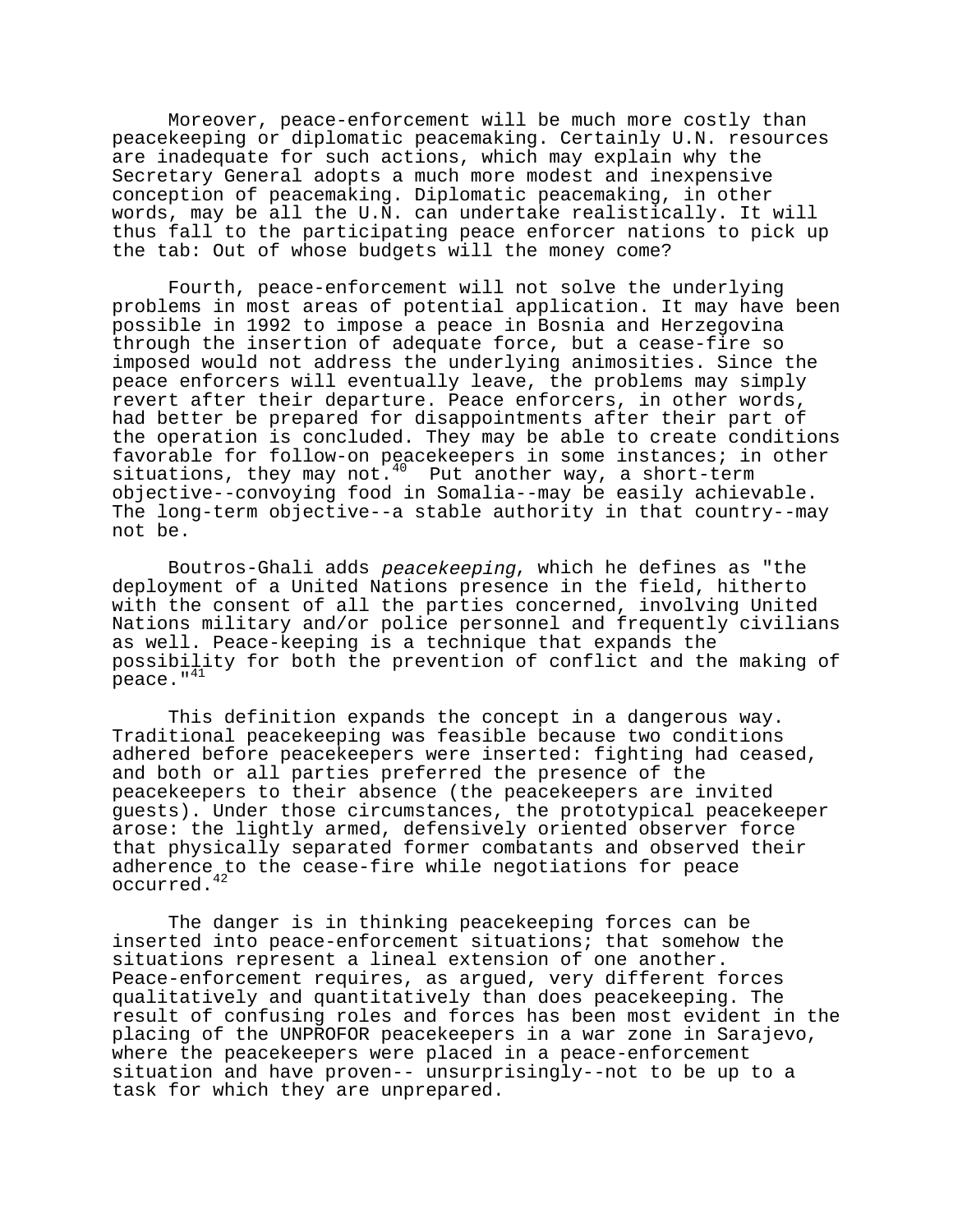An Agenda for Peace adds the need to engage in peace building, defined as "action to identify and support structures which will tend to strengthen and solidify peace in order to avoid a relapse into conflict." $43$  While this is certainly a noncontroversial idea, in the context of Bosnia and Herzegovina-like situations, finding such structures is likely to be very difficult and, given that situations arise in places suffering from some level of economic misery, expensive as well.

It is possible to rearrange these concepts and to array them as tools applicable to various stages of conflict, as is done in Table 1.

| Conflict Stages | Tools                                     |
|-----------------|-------------------------------------------|
| Pre-War         | Preventive Diplomacy                      |
| Wartime         | Diplomatic Peacemaking                    |
|                 | Peace-Enforcement/Military<br>Peacemaking |
| Post-War        | Peacekeeping<br>Peace Building            |

## **Table 1. Stages of Conflict and Tools Available**.

What is important about this array is understanding which tool is appropriate at what stage of conflict. The critical threshold is between peace-enforcement and peacekeeping. It is crucial to the evolution of multilateral efforts that the proper distinctions and their implications for forces, situations, and the like be understood.

Two critical variables are involved in these distinctions. The first is the existence of peace (the lack of military hostilities) and acceptance of these conditions by the antagonists as desirable. When those conditions hold, then peacekeeping and peace building may be possible at reasonable cost. When peace is present but the desire for peace is questionable, then preventive diplomacy or U.N.-defined peace-enforcement are the applicable tools. When peace does not exist, then the more arduous form of peace-enforcement is relevant.

The second variable is the nature of the tool, military or political, that can be effective. In simple Clausewitzian terms, of course, all military or potentially military situations are political in nature and the Liddell-Hart "better state of the peace" is only achievable through political processes. In this circumstance, military force is relevant as a condition to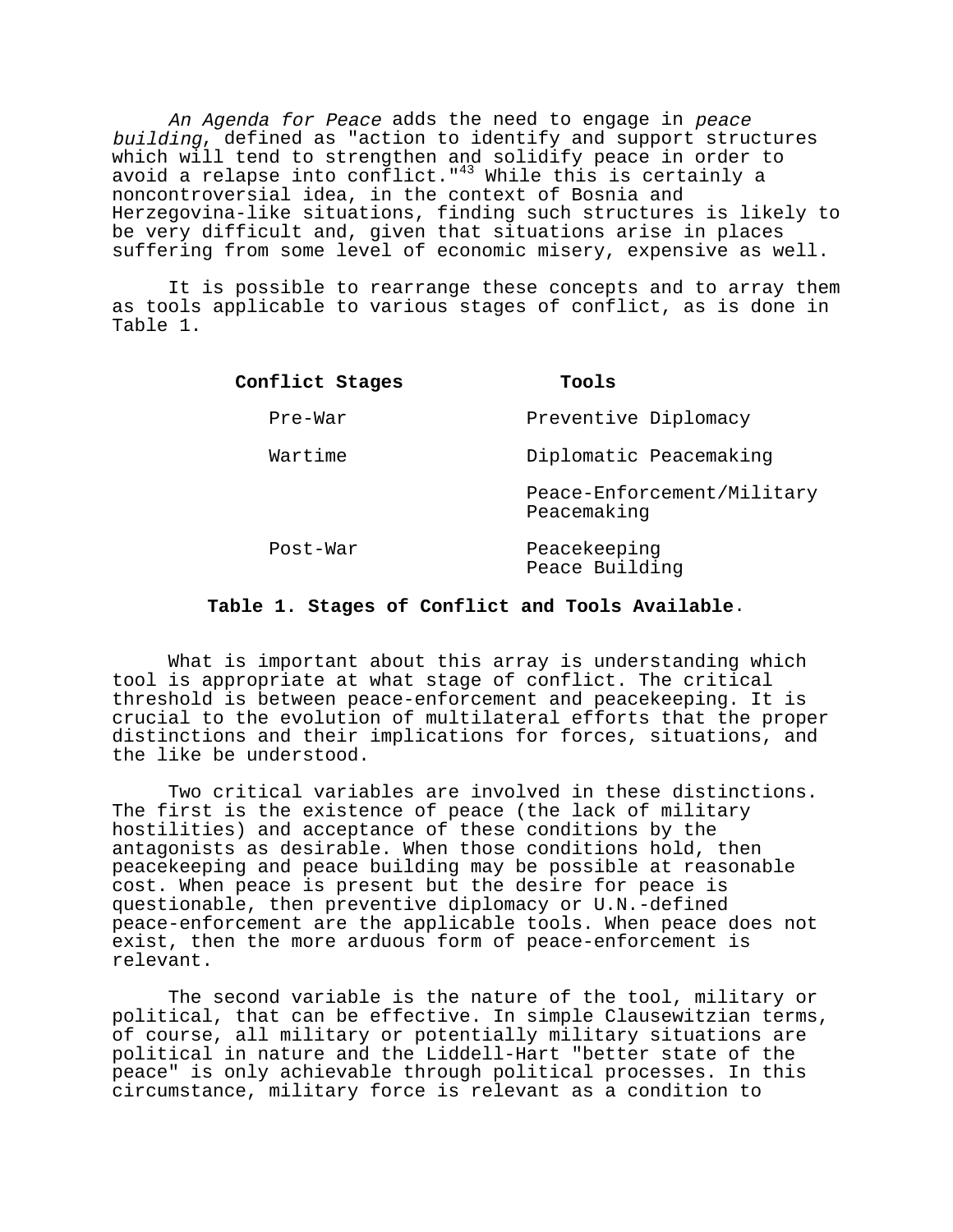facilitate political processes, not as a substitute for them. Military force can act as a precondition for enduring peace (short-term objective); it cannot create such a peace (long-term objective).

Of the sequential activities, the polar ends are the most overtly political: preventive diplomacy, diplomatic peacemaking, and peace building. To repeat, both of these presuppose that either war has not broken out or that it has been terminated. To be effective, negotiated peace must be seen as preferable to war. Peace-enforcement, on the other hand, occurs when combat is ongoing and either or both sides prefers its continuation. The insertion of forces to stop combat may be effective in making the continuation of violence impossible; it cannot, in and of itself, create the conditions for lasting peace, which involve the political embrace of peace as more attractive than war. The insertion of outside force may break the cycle of violence and convince the combatants that resistance to the peace enforcers is more painful than compliance to an imposed peace. Since these conflicts are normal very deeply rooted and desperate, the shock effect of outside force may prove to be no more than a respite between rounds of fighting.

## **Peacekeeping versus Peace-Enforcement: Fundamental Distinctions**.

The great danger in this entire area is to think of the five categories of actions detailed in the preceding section as representing something like a continuum, where movement from one form of activity to another represents a quantitative rather than qualitative progression. Moving from peacekeeping to peace building may represent such a progression; the interval between peacekeeping and peace-enforcement, on the other hand, makes a fundamental, qualitative distinction.

The qualitative differences can be placed into four admittedly overlapping categories, each with distinctive subpoints. The first is environmental and refers to characteristics "on the ground" when actions are being contemplated. The second is contextual, referring to the situation that would confront peacekeepers or peace enforcers were they to be inserted. The third category, based on the first and second, is the mission challenges that face forces inserted. The final category is the compatibility of a mission with current policy and strategy. As we shall see, the differences on each dimension are stark.

Environment. The environment refers to the conditions that exist at the time that a peacekeeping or peace-enforcement action is contemplated. Two factors, each shockingly obvious but fundamental in their import, stand out by means of contrast when thinking about peacekeeping or peace enforcing operations.

First and most obvious is the existence of peace or war. In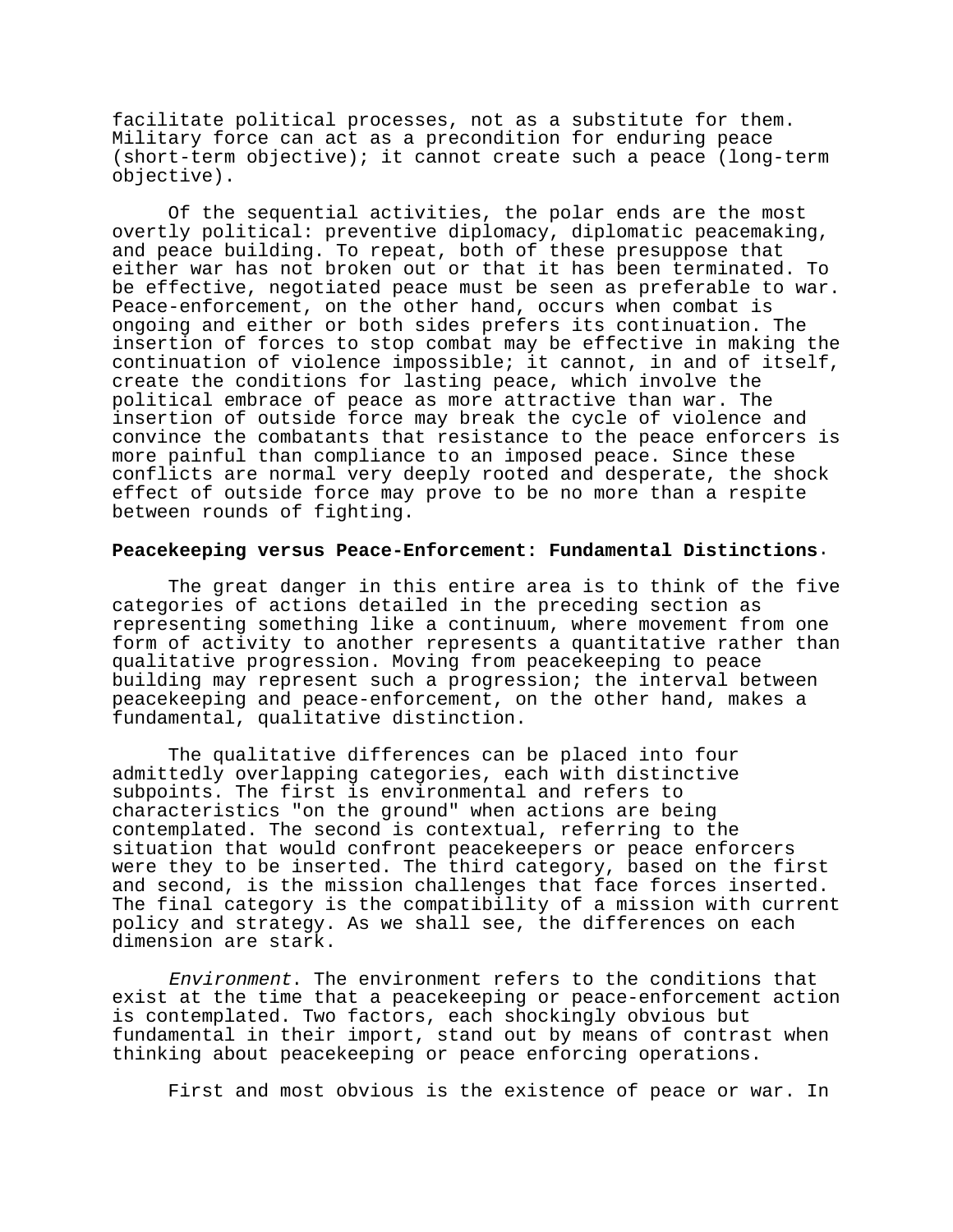a peacekeeping situation, peace (or at least the absence of war) has been reestablished--a cease-fire is in place. This means that the task before the peacekeepers is to maintain that peace. By contrast, a peace enforcer contemplates a state of actual ongoing combat; his task is to cause that combat to cease. The contrast is fundamental.

Second, and flowing from the first, in a situation requiring peace-enforcement, some--or possibly both or all--of the combatants prefer the continuation of hostilities to their cessation. Were this not the case, it would be true virtually by definition that a cease-fire would exist that only required monitoring--a peacekeeping environment. By contrast, peacekeepers only enter a situation when all parties have agreed to a cease-fire and where, implicitly or explicitly, they have agreed that the absence of hostilities is preferable to the continuation of combat.

Both of these environmental influences point to a basic difference in the situation into which peacekeepers and peace enforcers may be introduced. If peace enforcers are required, a state of war exists and some or all prefer that situation to its alternative, a cease-fire. In this situation, outside intervention may well be ineffective.<sup>44</sup> While obvious, this contrast creates very different sets of problems for the potential peacekeeper or peace enforcer.

Context. The context in which outside force is inserted refers to the attitudes and conditions of the host groups or countries where force may be inserted. At least three related conditions stand out.

The first is whether the outside forces are invited or not. In the case of peacekeepers, who operate on "the concept of peaceful interposition of U.N. forces between the contenders,"45 they clearly are. If a cease-fire is in place and its continuation is preferred to the reversion to war (an accepted precondition for accepting a peacekeeping role), then it follows that the peacekeeper becomes involved only if the invitation is universal. By contrast, at least one of the parties in an active combat situation for which peace-enforcement may be contemplated does not want an outsider to come in and cause the fighting from which it is presumably benefitting to end. More often than not, it will be those who are losing--the Muslims in Bosnia, for instance--who want peace to be created, not those who are winning.

This leads directly to the second contextual point: peacekeepers are welcome in the country (or between the countries) in which they interposed; peace enforcers almost certainly will not be welcomed by all, and in some cases their mission may be opposed by all. Once again, this is true virtually by definition for peacekeepers; a welcome reception is part and parcel of the invitation they require before agreeing to be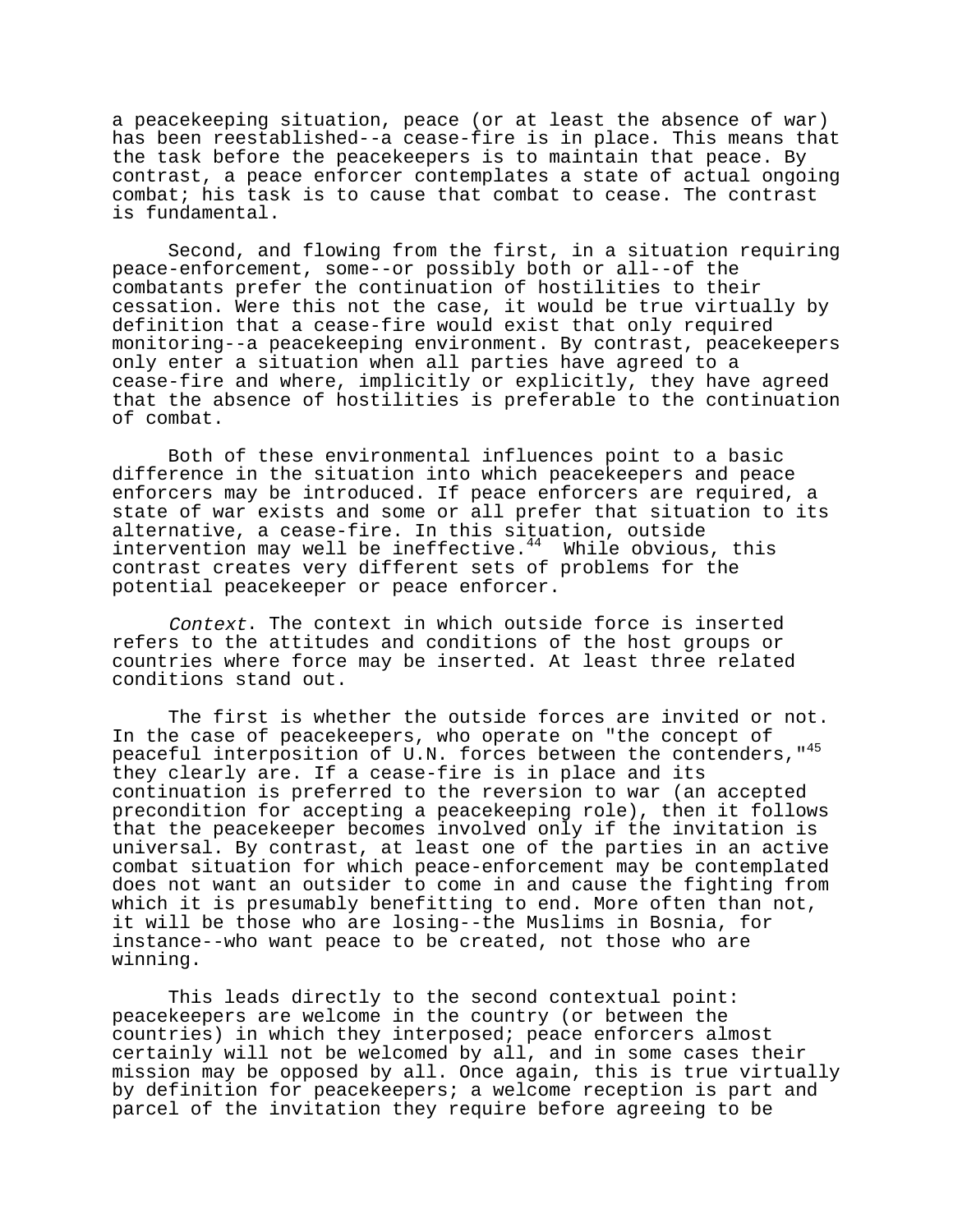introduced. The peace enforcer, by contrast, is being asked to break up a fight that someone is enjoying. Like the policeman or MP asked to break up a barroom brawl, his mission may be for the greater good, but it is not likely to be appreciated by the brawlers.

The third condition deals with the receptiveness of the parties to peaceful political settlement of their differences. In the case where a peacekeeping operation is envisaged, such a sentiment is normally present, or at least a continuation of the cease-fire is viewed as desirable. The peacekeepers have as a primary mission, after all, the facilitation of a peace process by keeping the former combatants apart.

The situation is altogether different for potential peace enforcers. As noted, the continuing existence of warfare that needs ending is clear evidence that at least one side prefers to continue pursuing military rather than diplomatic solutions to the differences which led to war in the first place; the struggle is political at heart, if conducted militarily.<sup>46</sup> As long as that is the case, the outside peace enforcer is rather more likely to be an irritant rather than a lubricant for the peace process.

The contextual elements define the receptivity of the contestants to outside intervention by peacekeepers or peace enforcers. For the peacekeeper, the environment is comparatively benign; the peacekeeper is the invited guest of the participants and is a positive part of the process of reconciliation. The environment facing the peace enforcer, on the other hand, is likely to be intensely hostile. By interposing themselves between combatants who have not eschewed continuing violence, peace enforcers will be an unwelcome addition by some or all combatants. Any peace enforcer who expects the gratitude of those he forces apart is likely in for a rude awakening.

Mission Challenges. The quality of the environment into which the peacekeeper or peace enforcer is thrust will affect how the mission will be conducted. The peacekeeper exists in the comparatively benign atmosphere of welcomed peace; the peace enforcer is an unwanted addition to a state of war. Those conditions make a difference in how each can operate.

The first difference, suggested earlier, is in the neutral or partisan role each adopts. Strict neutrality is one of the hallmarks of the peacekeeper, and peacekeeping missions have always brought in nonpartisan forces to carry on in a manner fair to both sides. To act in any other manner would prejudice their mission and run the risk of being disinvited by the side perceiving unfairness.<sup>4</sup>

In all likelihood, peace-enforcement missions would initially think of themselves as neutral as well. Such a presumption could arise from the likely humanitarian underpinning of such a mission ("our purpose is to alleviate human suffering")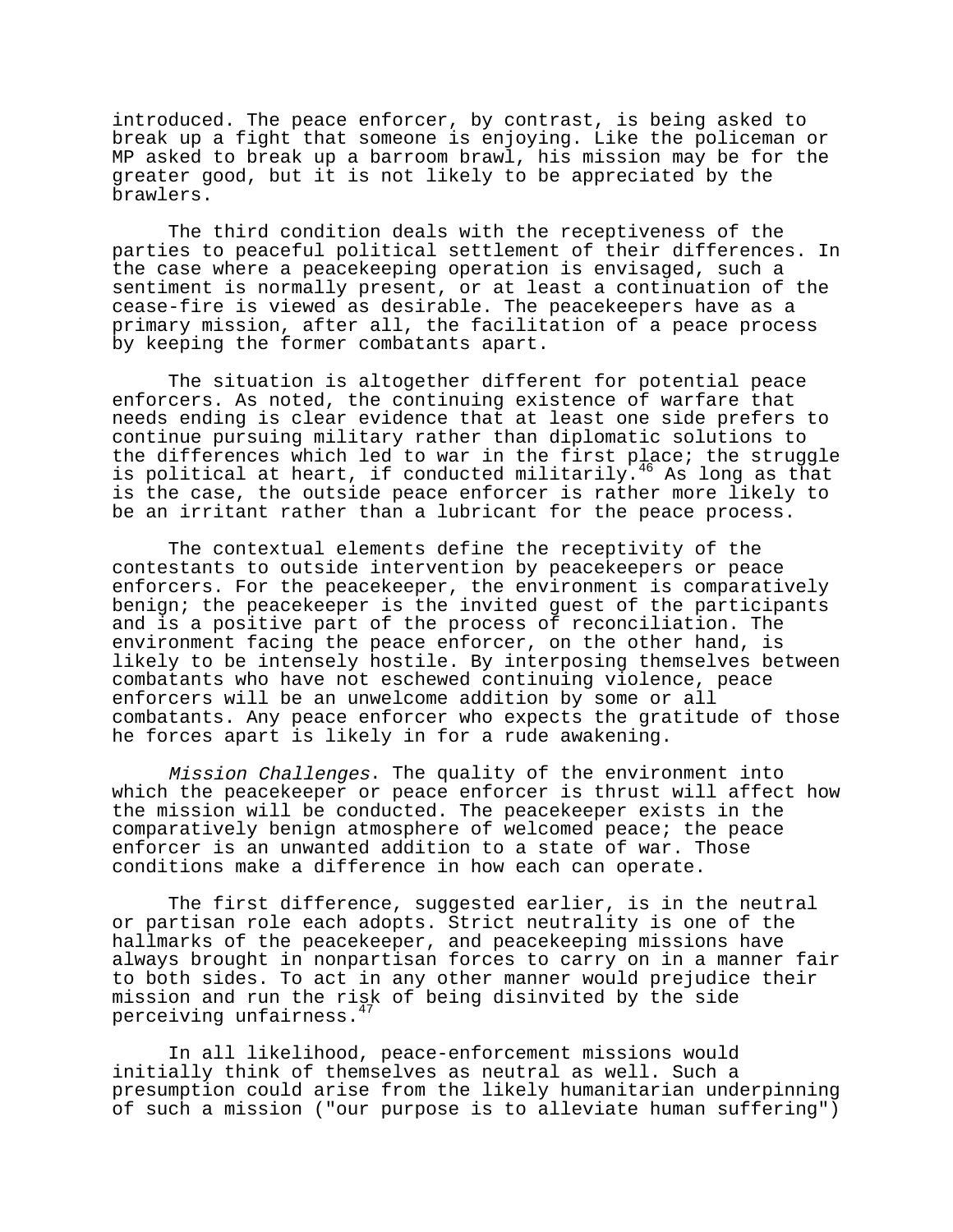or from the mistaken impression that peace-enforcement represents a simple step on the continuum of international responses. This kind of sentiment was expressed explicitly in a recent New York Times editorial, which heralded the humanitarian aspect of an effort but failed to appreciate the loss of neutrality the effort would imply.48 It is the "do something syndrome" impulse in action.

However noble peace enforcers may perceive themselves to be, they will almost certainly not be so perceived by those they have come to "save." The purpose of peace enforcers is to alter the existing situation by ending combat and establishing peace. Since peace is not universally desired (if it were, there would be no need for the peace enforcers), this means altering the status quo in a manner that has a negative effect on the interests of one or more parties to the dispute. Those adversely affected can hardly view the peace enforcer's actions as neutral in content. The Americans in Somalia soon learned, for instance, that the "technicals" came to view them as enemies.

A second difference has to do with the difficulty of accomplishing the mission. Assuming that a peacekeeping force is inserted into a true peacekeeping situation, its mission is rather simple and straightforward; it is there for a well-defined and generally supported mission. It is only when peacekeepers are mistakenly put into a peace enforcing situation, as was done to UNPROFOR, that the peacekeeper's task becomes untenable.

Peace-enforcement is likely to be much more difficult. The underlying internal situations into which peace enforcers might be thrust (e.g. Bosnia) are likely to be analogous to insurgency-counterinsurgency scenarios, and the success of outsiders in those "domestic" disputes is unimpressive at best.<sup>49</sup> Such situations are intensely political, and military force is rarely capable of political conversion, especially when those wielding that force are outsiders. It is arguable that many of the missions for which the peace-enforcement mechanism appears to provide an option fall into the "too hard box," a judgment certainly influencing outside assessments of Bosnia.

A third difference has to do with uniqueness and controversy about the mission. Peacekeeping, of course, is a traditional and accepted practice; the role of the "blue berets" has been well established over time. The fact that there are currently about a dozen of them in place is evidence of their legitimacy.

Such is hardly the case with peace-enforcement. Part of the difference arises from the fact the even the idea of peace-enforcement is brand new, a product of the post-cold war world. Peace-enforcement was unthinkable in the cold war because most wars pitted American- and Soviet-supported antagonists, thereby stripping any shard of neutrality. We lack direct experience with these kinds of actions. Moreover, to the extent that such actions are taken to pry apart warring factions within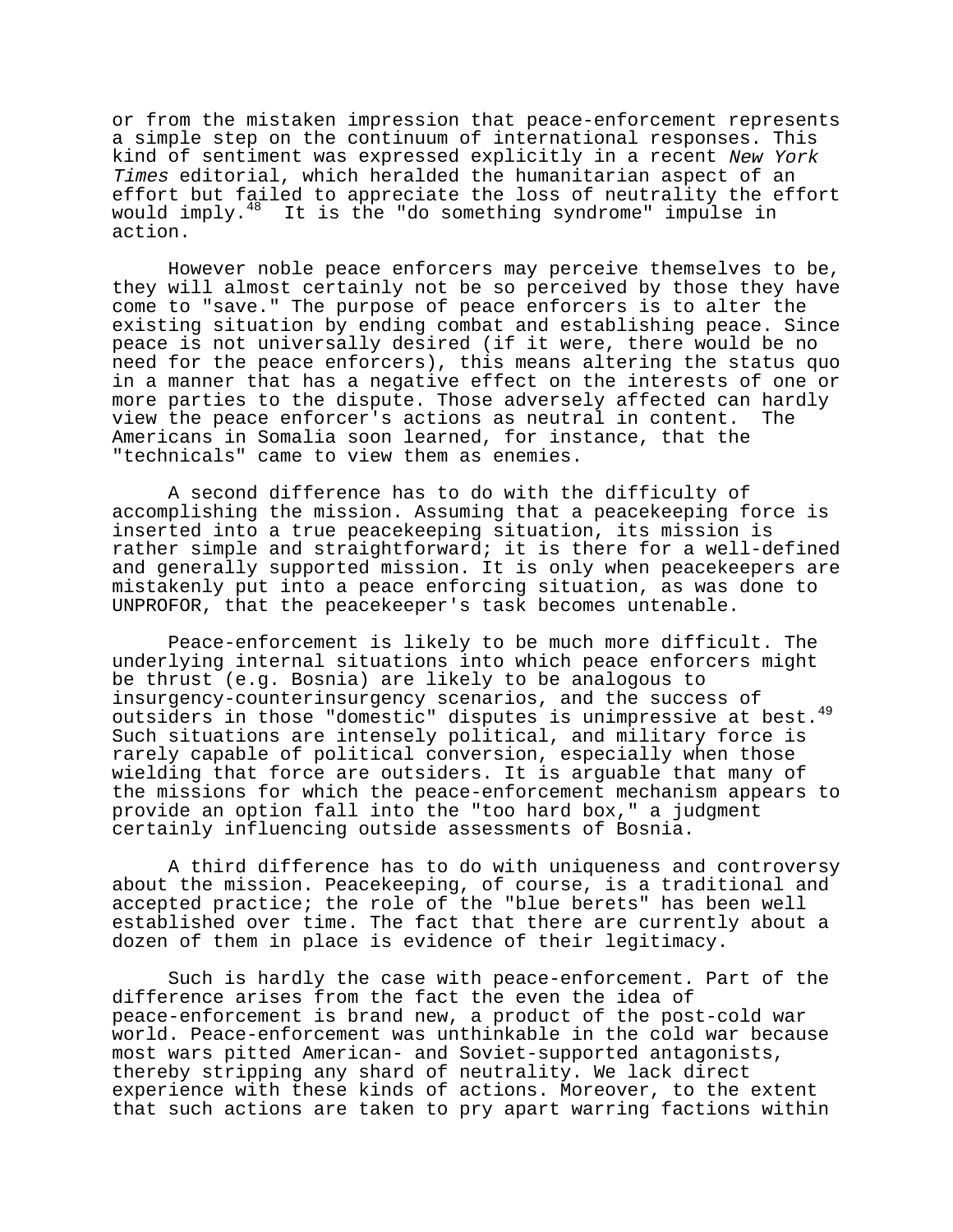nations, they run afoul the valid charges of interference in the sovereign affairs of nations. In the United Nations' experience, the ONUC operation in the Belgian Congo/Zaire, where U.N. peacekeepers became embroiled in thwarting the attempted secession of Katanga Province, may provide the closest available parallel. If so, it is an example that counsels caution.<sup>50</sup> Boutros-Ghali himself suggests a parallel between Somalia and  $ONUC.$ <sup>51</sup>

The fourth difference deals with the obviously different forces one needs to conduct one or the other kind of operation. For peacekeepers, the model is clear and well defined. The forces can be relatively small, lightly armed, defensive in orientation, essentially passively equipped and supported. Because of these characteristics, they are also relatively inexpensive, which is one reason they are attractive to the perpetually underfinanced United Nations.

Peace enforcers will have to be quite different. They will have to be combat troops, since they will be thrust into conditions of war. They will require offensive orientation and equipment to protect themselves in combat and to conduct offensive missions. They will likely have to be bigger in size and will require more logistical support than peacekeepers. As a result, such operations will also be much more expensive, a practical reason they are unlikely to be U.N. operations.

These challenges help define the attractiveness of the two contrasting missions. If ease and likelihood of success are major criteria by which attraction is measured, it is clear that peacekeeping is more attractive than peace-enforcement. A final way to look at the contrast, however, requires looking through the lens of each activity in its relationship to existing policy and strategy.

Policy and Strategy Compatibility. For Americans, both peacekeeping and peace-enforcement represent relatively novel missions. American forces have, of course, some modest experience as peacekeepers (the Sinai mission), and should the Iraqi government seek to reinstitute its violence toward the Kurds in the "security zone" or the Shiites south of the 32nd Parallel, we could quickly gain peace-enforcement experience as well.

These proposed missions bump differentially against established policy and strategy. One way to look at the missions is through the lenses of the Weinberger Doctrine and Chairman of the Joint Chiefs of Staff Colin S. Powell's criteria for using force. As example, General Powell recently raised the following questions when contemplating force: "Is the political objective we seek to achieve important, clearly defined and understood? Have all other nonviolent policy means failed? Will military force achieve the objective? At what cost? Have the gains and risks been analyzed? How might the situation that we seek to alter, once it is altered by force, develop further, and what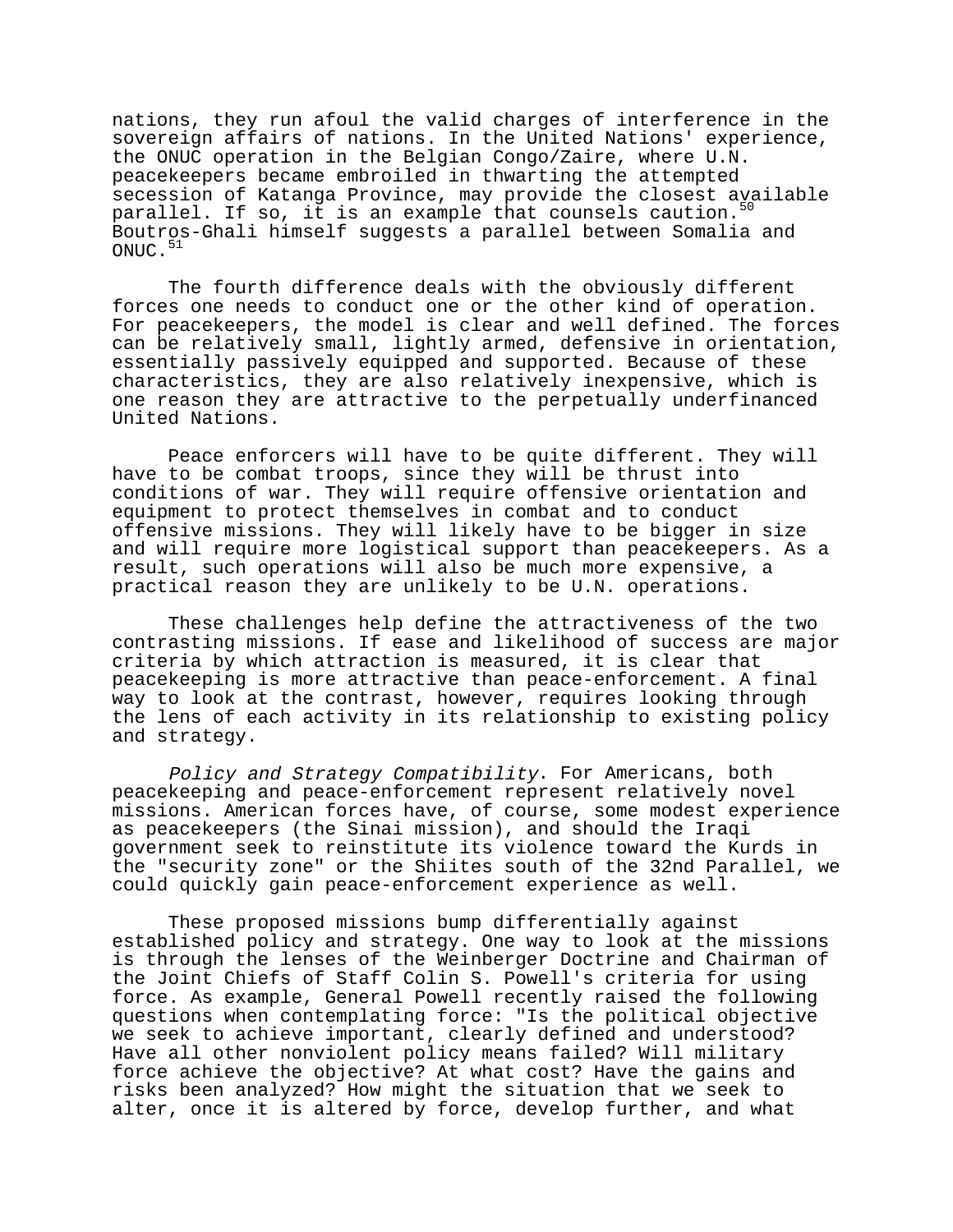might be the consequences?" $52$  All are good questions to ask about potential peace-enforcement missions. One might add a question about short-term versus long-term objectives achievement.

The Weinberger Doctrine suggests the need for vital interests to be present before any action is contemplated (see below), and that victory and popular support be reasonably assured. Peacekeepers, by and large, are successful, and if winning is not defined in militarily activist terms, unlikely will violate public support. Peace-enforcement, on the other hand, is likely to be unpopular if actions cannot be concluded rapidly (and if the analogy to counterinsurgency holds, they likely cannot)<sup>53</sup> and sacrifices mount. The Powell entreaty that maximum force be applied toward rapid conclusion of hostilities is unlikely to be met in either mission. If the bottom line is long-term success, both missions are questionable.

In addition to this, it is not at all clear that in most of the situations where peacekeeping or peace-enforcement will be appropriate that sufficiently vital American interests will be involved to justify the application of force. In fact, it has been argued that this situation will hardly ever involve American vital interests. $54$  The passive, noncombative nature of peacekeeping makes the absence of vital interests somewhat less important, because, in a real sense, forces are not being sent to war but to maintain peace. The absence of vital interests does make a difference in peace-enforcement, because forces will be sent into war to create peace. In that circumstance, the outcome of the situation will have be justified in terms of vital interests (the first criterion of the Weinberger Doctrine).

A third policy concern is what international principles will be served by the two kinds of operations and whether the actions are congruent with the principles the United States espouses. As argued, American action in establishing the security zone in Iraq is compatible with the promotion of the rights of individuals and groups, even if this was not the underlying intention. Other peace-enforcement actions, especially in the remnants of the former Soviet Union and in the Third World, are likely to be analogous. If this is the intent, then we should clearly delineate that in policy, because it would represent a fundamental shift. Peacekeeping, on the other hand, is a traditional, Westphalian activity congruent with the supremacy of the rights of states.

The fourth policy implication has to do with the continuing salience of the United Nations as a primary conflict resolver in American policy. With the veto gridlock broken in the U.N. in 1990 (the last time the veto was used in the Security Council), the U.N. has become the legitimizing agent for international change. Peacekeeping reinforces that legitimation; peace-enforcement undercuts it.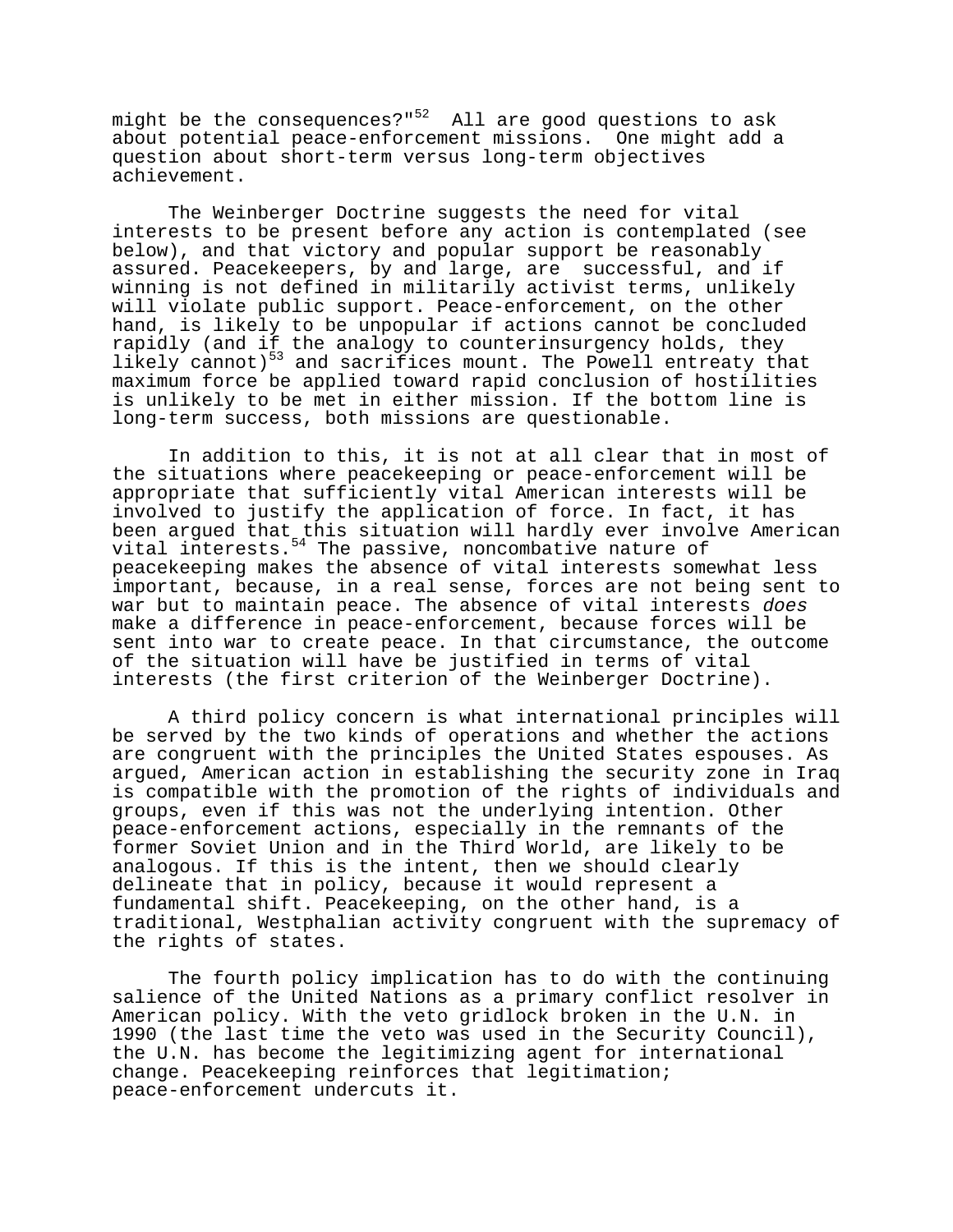There is both a principled and a practical reason why the U.N. cannot be used as the instrument for peace-enforcement except where peace is forced upon two sovereign nation-states at war (which will be the exception). The matter of principle is the U.N. Charter's adherence to the "sovereign equality" of its members found in Article 2, Section  $1.^{55}$  To authorize the use of a peace-enforcement mission in, for instance, Bosnia, would force the U.N. to amend or ignore its Charter. To suggest that it do so would compromise and abuse the organization.

The second and practical reason is that any such action would almost certainly be vetoed in the Security Council by those states fearing a precedent that could justify peace-enforcement missions in their own countries sometime in the future. The former Soviet Union, represented by Russia, certainly is a candidate for future peace-enforcement, as is the People's Republic of China. Recognizing these difficulties is why PROVIDE COMFORT was not legitimized by the U.N. and why the use of military force in Bosnia (beyond peacekeepers) cannot be. Having said that, the U.N. action in Somalia suggests that attitudes may be changing to embrace "humanitarian intervention."<sup>56</sup>

This does not mean that potential peace-enforcement actions cannot or will not be multilateral in nature. They may well be. What it does mean is that the broad international sanction that U.N. blessing provides will be absent from such actions. As we learned in Somalia as well, U.S.-sponsored peace-enforcement may be preferred by the parties involved to U.N. operations, oddly enough on the grounds of neutrality and fairness.

This suggests a fifth policy and strategy implication, and that is that this is such a new and unique use of military power that there is little to shape or guide either policy or strategy or to suggest when we should and should not avoid peace-enforcement "opportunities." If, as suggested, there may be a parallel with the U.N. Congo operation, then caution is advised; most observers feel this was the most controversial peacekeeping operation by the world body, and one whose actions bordered on peace-enforcement. It is a case worth serious reconsideration.

What this discussion suggests is that peacekeeping, while on the margins of existing policy and strategy, violates little existing orthodoxy. Peace-enforcement, on the other hand, opens up several policy areas and may require significant political and strategic, as well as operational, changes in the way the United States does business.

## **Implications for the Army**.

The movement toward a policy commitment embracing peacekeeping and peace-enforcement remains in its infancy. It is not at all clear that either civilian or military leaders have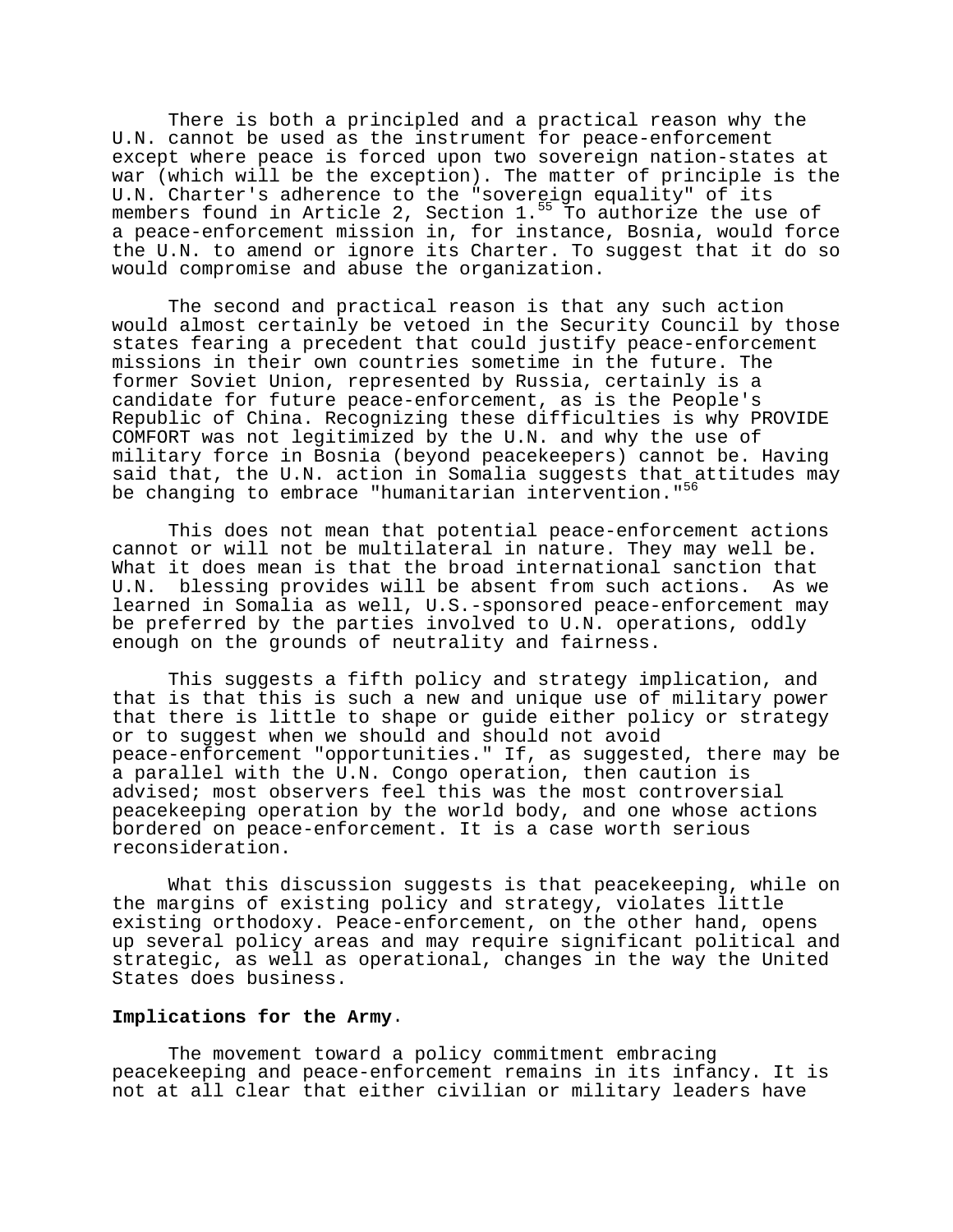fully explored the kinds of situations in which such a capability would be used, the implications of varyingly aggressive peacekeeping/peace-enforcement for the operation of the international system, and even the global desirability of attempting to pry apart warring factions within states or warring states. With the policy end of the equation incomplete, so too necessarily must the strategy and force implications remain tentative and shadowy.

This suggests that this area remains a part--indeed possibly even the signature--of the great uncertainty that marks circumstances in the post-cold war environment. What we prepare for depends vitally on what we want to prepare for, and that requires an assessment of the world that we have not yet completed.

With a new administration and a new party occupying the White House, the policy answers that must drive strategy and forces will not likely be resolved rapidly, and for that we can probably be thankful. The new policy team that is being assembled will have to confront the problem of peacekeeping and peace-enforcement, but unless the evolving situation in Bosnia and Herzegovina dictates an action during the winter, one can hope that there will be adequate time to deliberate and form a coherent, intelligent policy.

Because the policy questions are not totally resolved, it is difficult to outline in any detail what a commitment one way or the other to peacekeeping and peace-enforcement means for the Army. If one assumes, however, that there will almost surely be some commitment to the concept, then one can lay out at least some tentative categories of implications. For present purposes, four implications, sharing the common theme of the disjunction of peacekeeping and peace-enforcement and traditional Army practice, will be discussed.

The first implication is a rejoinder: Do not think of peacekeeping and peace-enforcement either as an extension of what the Army does or as parallel and compatible missions. The Army has limited experience in peacekeeping, and could probably adapt itself fairly easily to some expansion of that mission through an increased emphasis and some modifications to procedures for training military police (MPs). An expansion of the peacekeeping role would require more emphasis in this area.<sup>57</sup> The same is hardly true for peace-enforcement.

As the preceding discussion has attempted to demonstrate, peace-enforcement is likely to be very difficult and probably an extremely frustrating activity. This is so because of the political intractibility of the kinds of situations where peace-enforcement will be an option. The military task of disengagement will not be the hard part; adequately deadly and well-aimed firepower could probably dislodge the various Serbian militia units from the positions they use to strangle Bosnian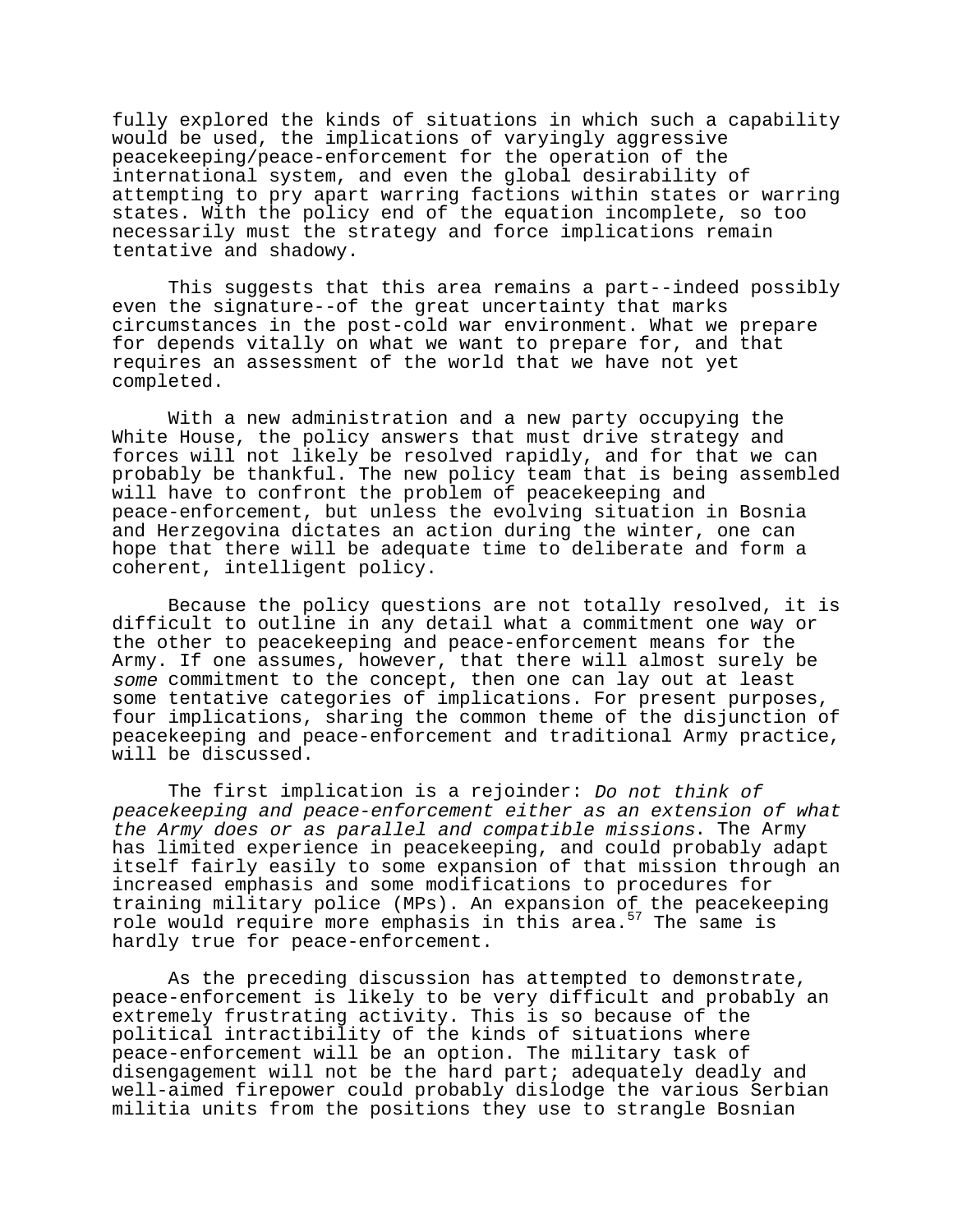cities with reasonable ease. The problem is that the military separation is only the first, tentative step toward the kind of reconciliation that would allow peacekeeping to be the follow-on to peace-enforcement. That requires political processes and will for which military force is not clearly relevant. The Army's preparation for the broader task is at least suspect.

Likewise, the two forms of activity are not part of any continuum: Peace-enforcement is not simply peacekeeping that is a little harder. There is a fundamental political and military difference between the two. To engage in peace-enforcement in essence requires deciding to go to war; peacekeeping does not. Peace-enforcement requires physically going to war in a complex, politically difficult environment; peacekeeping does not. Peace-enforcement, in other words, is not business as usual extended.

This leads to a second observation: A sizable commitment to peace-enforcement requires abandonment of some post-Vietnam dogma. Many of the situations for which peace enforcers will be needed will be internal wars between factions within states whose animosity is defined along historical, ethnic, linguistic, religious grounds or some combination of those causes. The schisms are likely to be deeply felt and strongly held. Using outside force to "attack" those symptoms runs the very real possibility of involvement in quagmires that policy has attempted to avoid since Vietnam.

Two tenets are almost certain to be victimized in the process. The first is the Weinberger Doctrine; all but the last principle of six will probably be violated in a peace-enforcement exercise: American vital interests will not be at stake; winning will have an elusive meaning; political and military objectives will be vague and subject to change; forces will be inappropriate to the task; and public support will be quickly eroded. The only principle upheld is likely that peace-enforcement will be the option of last resort.

General Powell's principle of the massive and rapid application of overwhelming force is also not relevant in a peace-enforcement situation. When the situation is internal and any action will have clear political implications for all parties, considerable discretion and restraint will be necessary in the application of force to avoid unintended and unfortunate results. It would, for instance, be very difficult to apply the principle of maximum force in Bosnia in a way that would not harm all sides, including innocent bystanders, along the way.<sup>5</sup>

This leads to a third implication: Significant involvement in peace-enforcement and peacekeeping operations will require the Army to modify the way it does business. Once again, the extent of the impact of this observation is much more pointed for peace-enforcement than it is for peacekeepers. Peace-enforcement will require some fairly basic changes in the way the Army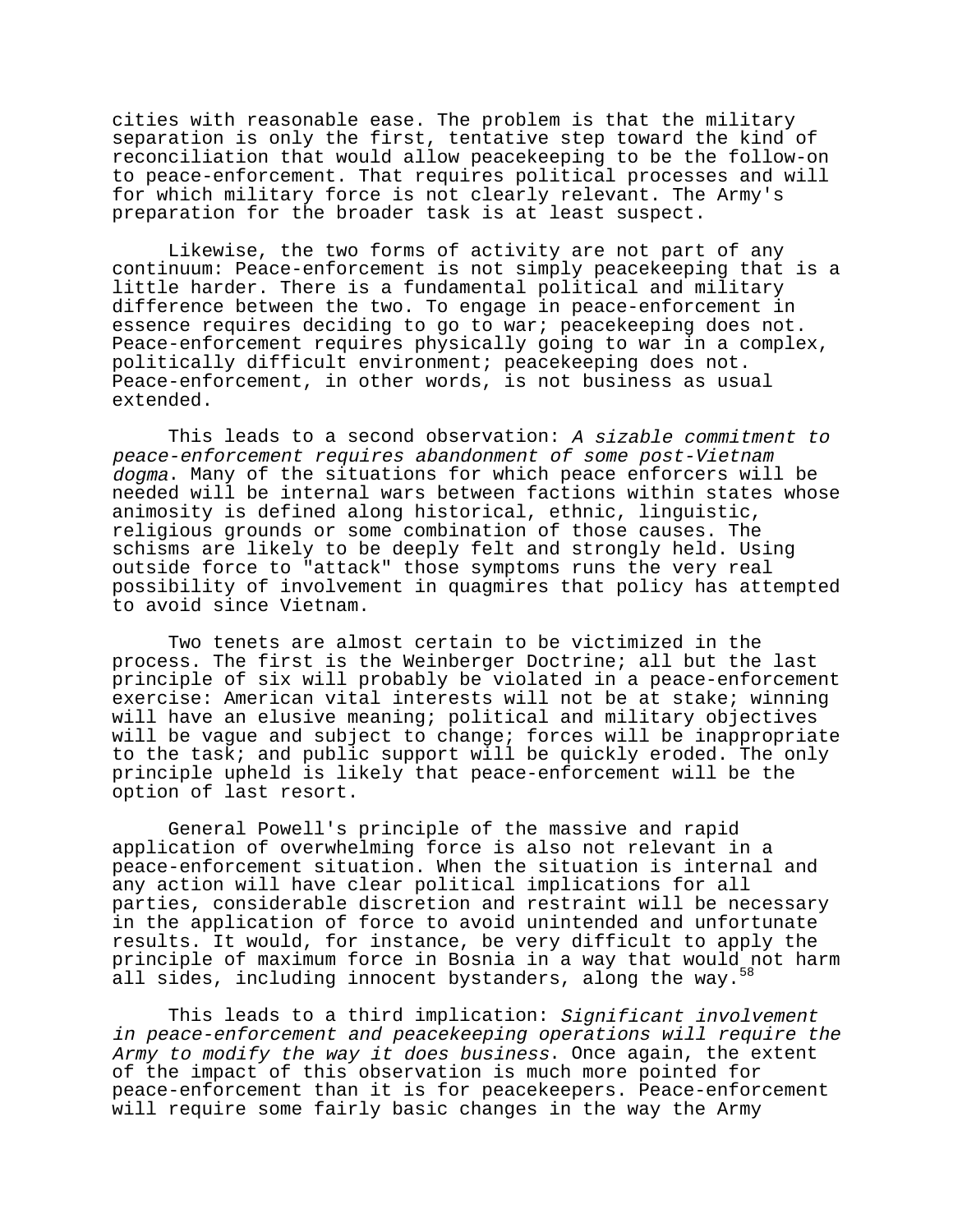prepares for war.

Because peace-enforcement operations will occur in more complex politico-military phenomena than normal operations, those who carry them out will have to be correspondingly more sophisticated than regular operators. Two aspects of this sophistication stand out; there are probably others that experience will ultimately reveal.

A first aspect of sophistication is that the peace enforcer must understand that even the most tactical actions he takes (or orders) may have enormous strategic and political implications. Who is separated, how they are separated, and where separation occurs in, say, a neighborhood, a town, or even a street can affect local balances of power, and can implicitly align the peace enforcer with one side or another to the dispute. The average soldier clearing a town or lifting a siege does not have to be concerned with such matters; the peace enforcer who does not can change things without realizing what he is doing. In peace-enforcement, everything is strategic.

This kind of distinction would not be important if the peace enforcer's actions were openly partisan: helping one side or another. That, however, is unlikely to be the case. Instances consonant with the United Nations'/Joint Staff's definition of peace-assisting activities form the conceptual, if not physical, continuum of restoring or reinforcing peace. To do so will require a strict neutrality toward the combatants if the purpose is to reconcile the combatants into a willing peace rather than imposing a peace (which will be the case). As argued, doing this will be exceptionally difficult under the best of circumstances, since almost any action will benefit one side at the expense of the other. To march unprepared into a strategic maelstrom could do enormous harm.

A second aspect of this sophistication is linguistic and geopolitical. Because peace enforcers' actions at the small unit level can have important strategic effects on situations, it will be extremely important that, even at the small unit (platoon, company?) level, someone be capable of communicating with the inhabitants where operations are occurring. In a place like Bosnia, where three separate languages are spoken, that is no small task.

Geopolitically, many, if not most, peace enforcing opportunities will occur in remote areas that have not been geopolitically scrutinized in detail by the Army, or others in government. How many Foreign Area Officers (FAOs), for instance, does the Army possess with detailed expertise in the Caucasus region, where instability is rife? Without detailed advice from somewhere, will the Army make mistakes that geopolitical expertise could have avoided? Would, for instance, the apparently tactical decision to set up the security zones in Iraq have been undertaken if the broader systemic consequences had been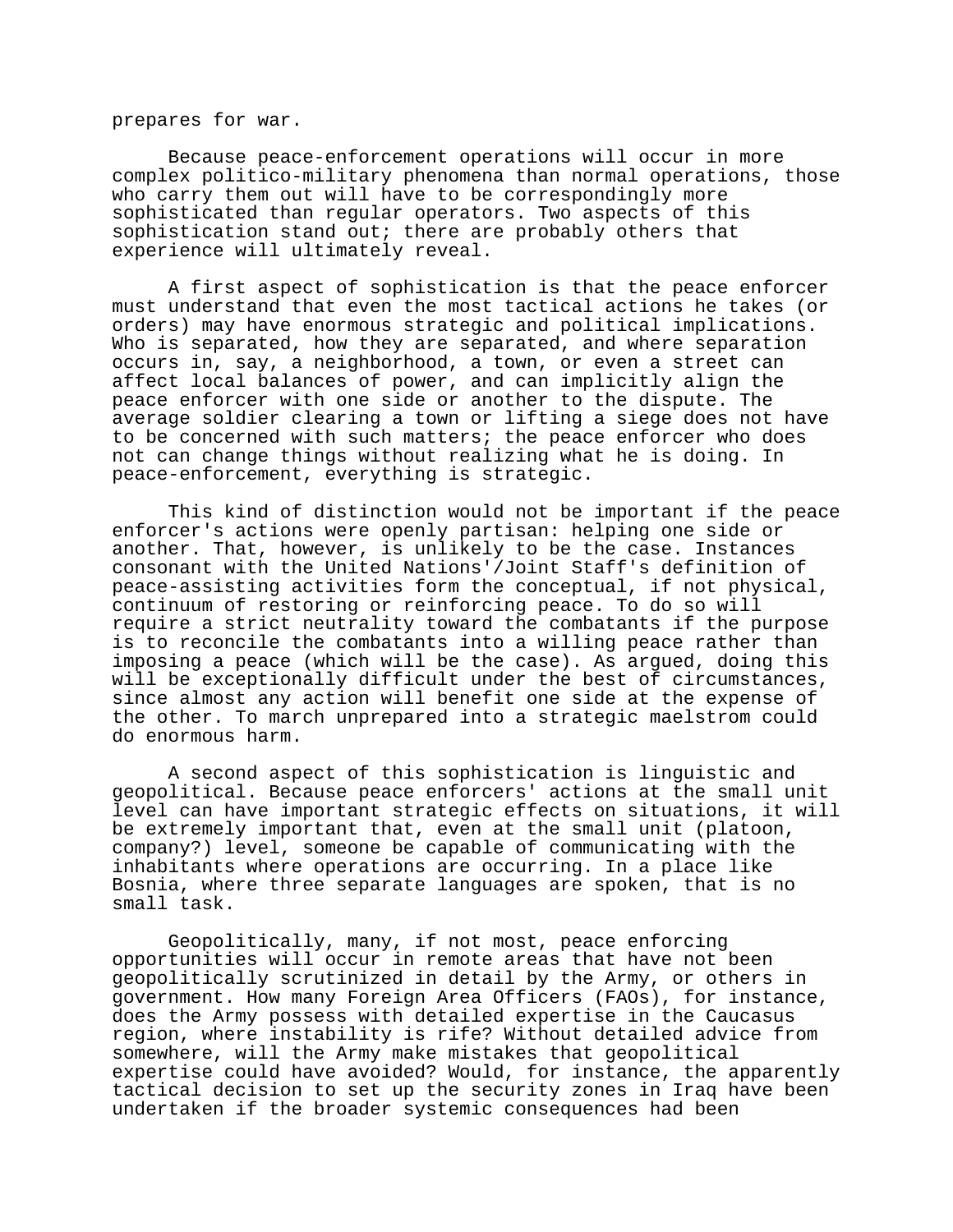## thoroughly analyzed?

This leads to a third way in which the Army will have to do business differently within peace enforcing operations. Because of their heavily political content, these situations will require more than just "jointness" within the armed services; they will also require considerable *interagency cooperation*<sup>59</sup> within the Executive branch of government. Certainly overt cooperation between the armed services and the State Department will be required; how far the interagency net will have to extend will vary with the individual situation. Where such operations will find an eventual institutional "home" is also an interesting concern. It is not clear that that base will be within the Department of Defense.

This leads to a summary warning about entrance into this whole business of peacekeeping, peace-enforcement and the like: It is a very new enterprise to be examined and embraced only with all due caution. Conceptually and practically, it is a potential minefield into which one should enter tiptoeing lightly.

The caution is, of course, tempered by what kind of activity one embraces in the conceptual continuum of activities. Peacekeeping, where the conditions for success inhere, does not represent a novel or conceptually radical form of activity, nor does peacemaking defined as diplomatic activity. It is peace-enforcement that represents the radical change.

We do lack critical direct experience with peace-enforcement actions, and are uncertain what precedents may apply to guide deliberations and actions. If there is any parallel suggested at least by Bosnia, it is that the situations will be akin to insurgency/counterinsurgency situations: warring internal fracases where control of government or dismemberment of states are the underlying conditions. Outside intervention into such situations has a sufficiently questionable track record that, if the analogy holds, suggests considerable caution.

### **A Glimpse into the Future**.

This discussion is more than an academic exercise. Whether the intrusiveness and potential precedent set by Operation PROVIDE COMFORT/SOUTHERN WATCH and RESTORE HOPE or the feeble hesitance surrounding the situation in Bosnia and Herzegovina are the harbingers of the future matters considerably for the international system in the post-cold war world. Essentially, the difference is whether the new international system is fundamentally different or not, and what will be the primary role of military force in that order. Each is a matter of considerable moment and not something into which we should enter without pause. The ad hoc consideration of individual cases may find us, in Kafkaesque terms, not merely peering into the abyss, but finding ourselves in its midst.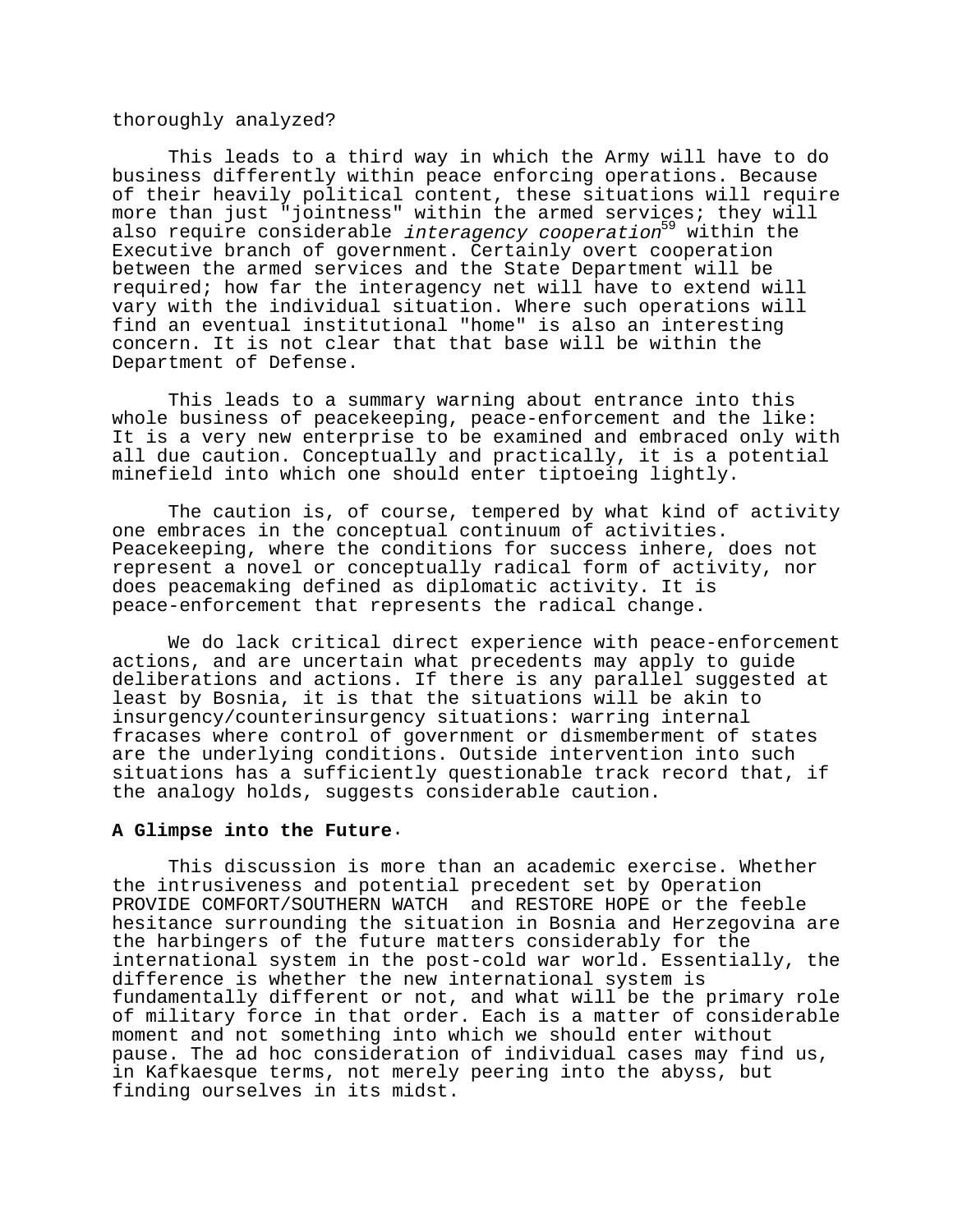The decision to use PROVIDE COMFORT/SOUTHERN WATCH or RESTORE HOPE as precedents represents a direct, frontal assault on the principle of state sovereignty unlike any of the informal compromises that things like economic interdependence represents. If the idea becomes widespread that there is a right and/or obligation to intervene in internal affairs of nation-states to relieve the suffering of individuals or groups, it is hard to imagine non-cynical criteria for deciding where to intervene and not to intervene. A powerful nation such as the United States may not feel assaulted by the precedent (we can physically prevent people from intervening in our affairs), but it is not clear how others may deal with these situations. How, for instance, is Russia to react when the analog to PROVIDE COMFORT is proposed for parts of the Caucasus? In circumstances where we decide to act, it will be in the role of peace enforcer, and we will be promoting, at least implicitly, the rights of individuals and groups over the sovereign rights of states.

We already know the answer to the question. The reason that there was no direct U.N. sanction for the actions taken to create the exclusion zones in Kurdistan and south of the 32nd parallel in Iraq is because there is no international consensus favoring such action as an international principle. In fact, to have proposed such action would have revived the veto in the Security Council. The reason is simple enough: both Russia (as heir to the former Soviet seat) and China have situations within their former or present borders that would meet the criteria for parallel activity. In Somalia, the dimensions of human tragedy may simply have overwhelmed geostrategic considerations or created a new geostrategic reality of its own.

The second reason all this is important is that the international plate of situations for which peace-enforcement might be undertaken is very full indeed.<sup>60</sup> Multinationalism and potential irredentism are powerful forces throughout the crumbling socialist and Third Worlds. As freedom and independence of expression comingle with an increasingly transparent world, the potential and temptation to become involved around the globe will multiply.

The international system, and especially the American people, are neither prepared for nor willing to support widespread application of the PROVIDE COMFORT precedent, nor have American officials shown overt enthusiasm for overthrowing the Westphalian system and diluting American sovereignty in the process. Such situations will occur mainly where American interests are not directly involved and where public support will be nonexistent, particularly when the body bags begin to come home. These situations will be, to reiterate, complex, intractable, and poorly understood by the American public and by our responsible officials. If this sounds a bit like our approach into Vietnam, the analogy is purposeful.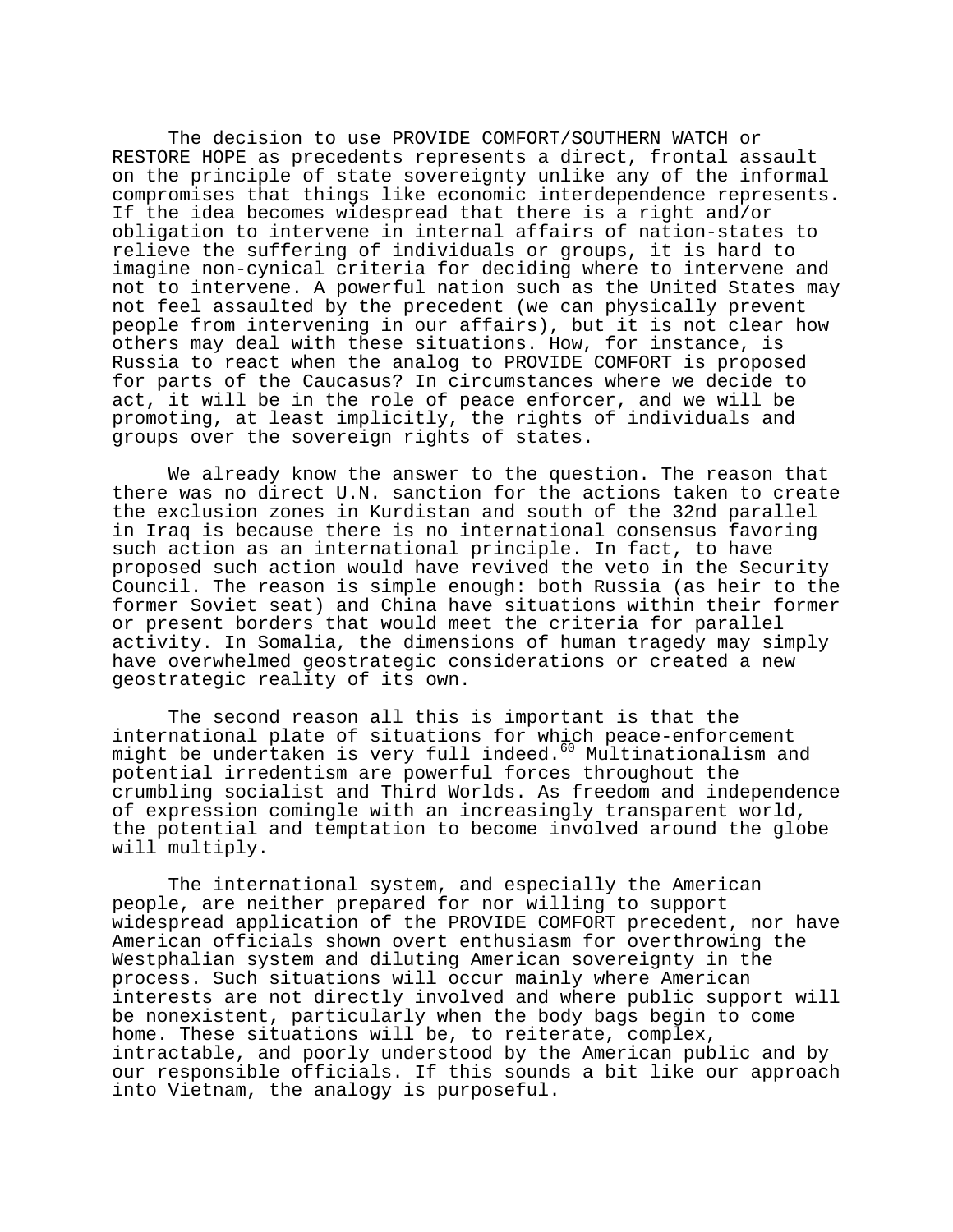Vietnam spawned the Weinberger "doctrine" as a set of criteria that should guide American response to crises and the engagement of military force. The criteria were very conservative and cautionary, which was and is appropriate. At the very base of the criteria was the caution that American force requires the Clausewitzian trinity of unity among the people, the government, and the military. The inaction in Bosnia and Herzegovina- especially because of the unlikelihood of decisive success of any feasible military action--suggests a proper assessment of holding that trinity intact. It should be applied across the board.

Is the new order different or not? It is clear that in many ways it is not, but the potential impact of extending the Operation PROVIDE COMFORT/SOUTHERN WATCH or RESTORE HOPE precedents to the future could alter fundamentally that assessment. There is, to repeat, no shortage of Bosnia-like potential situations on the horizon. The conscious choices that Americans and the international community generally make about how these situations are handled will define the new order. There will, thanks to the publicity created by global television, be great temptations to try to alleviate, by the application of military force, numerous situations, most of which cannot be solved by the application of the sword.

Notes:

1. Irving Kristol, "After the War, What?" Wall Street Journal, February 22, 1991, p. A10.

2. Leslie Gelb, "No More Hawks and Doves," The New York Times (National Edition), October 8, 1992, p. A12.

3. Russell Watson, et. al., "It's Our Fight Now," Newsweek, December 14, 1992, p. 31.

4. "Do It Right in Somalia." The New York Times (National Edition), December 1, 1992, p. A14.

5. William Pfaff, "Redefining World Power," Foreign Affairs, Vol. 70, No. 1, 1990/1991, p. 46.

6. Colin L. Powell, "U.S. Forces: Challenges Ahead," Foreign Affairs, Vol. 71, No. 5, Winter 1992/93, p. 36.

7. Jack C. Plano and Milton Greenburg, The American Political Dictionary, Ninth Edition, New York: Harcourt, Brace, Jovanovitch, 1993, p. 25.

8. Boutros Boutros-Ghali, "Empowering the United Nations," Foreign Affairs Vol. 71, No. 5, Winter 1992/93, p. 99.

9. Watson, "It's Our Fight Now," p. 35.

10. Security Council S/RES/771, August 13, 1992, New York: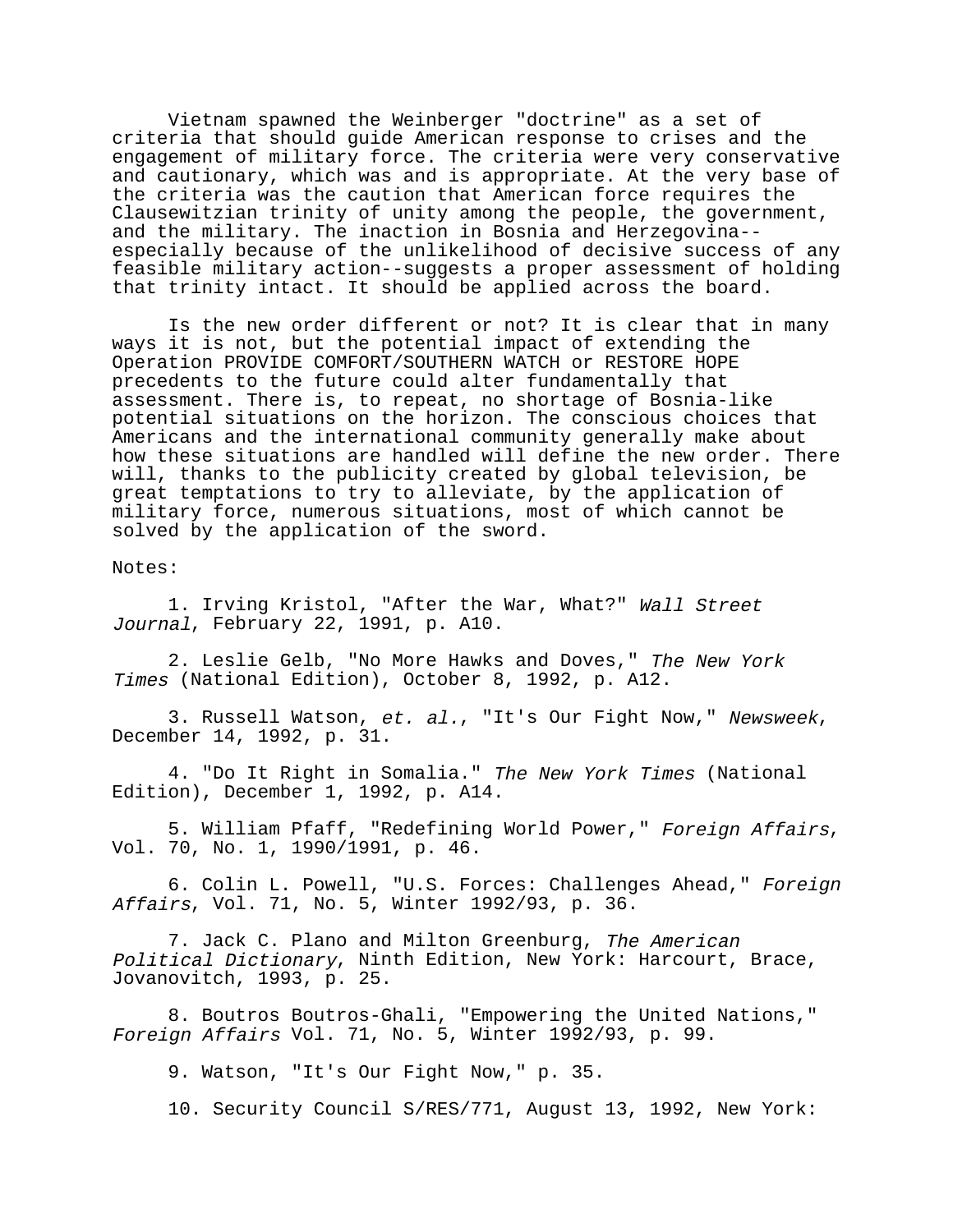United Nations, 92-37972.

11. Frank Blodgett, "The Future of U.N. Peacekeeping," Washington Quarterly, Vol. 14, No. 1, Winter 1991, p. 212.

12. Boutros Boutros-Ghali, An Agenda for Peace: Preventive Diplomacy, Peacemaking, and Peace-Keeping, New York: United Nations, 1992.

13. Reprinted as George Bush, "Resolving Global Conflicts and Disarmament: Building Economic Partnerships," in Vital Speeches of the Day, Vol. 59, No. 1, October 15, 1992, pp. 2-5.

14. Boutros-Ghali, An Agenda for Peace, pp. 26-27.

15. Thomas L. Friedman, "In Somalia, New Criteria for U.S. Role," The New York Times (National Edition), December 5, 1992, p. 1.

16. Yezid Sayigh, Confronting the 1990s: Security in the Developing World, Adelphi Papers No. 251, London: International Institute for Strategic Studies, 1990, p. 16.

17. Boutros-Ghali, "Empowering the United Nations," pp. 93-94.

18. Kenneth H. Keller, "Science and Technology," in Nicholas X. Rizopoulos, ed., Sea Changes: American Foreign Policy in a World Transformed, New York: Council on Foreign Relations Press, 1990, p. 129.

19. Reprinted in Micah L. Sifry and Christopher Cerf, eds., The Gulf War: History, Documents, Opinions, New York: Random House, 1991, pp. 155-156.

20. Strode Talbott, "Post-Victory Blues," Foreign Affairs, Vol. 71, No. 1, 1991/92, pp. 62-63.

21. Martin Indyk, "Watershed in the Middle East," Foreign Affairs, Vol. 71, No. 1, 1991/92, p. 73.

22. Security Council S/RES/688, April 5, 1991, New York: United Nations, 91-11134. See also Talbott, "Post-Victory Blues," p. 65.

23. Sayigh, Confronting the 1990s, p. 26.

24. Security Council Resolution 771 (1991), p. 1.

25. "Bush Talk on Somalia: We Must Do It Right," The New York Times (National Edition), December 5, 1992, p. 4.

26. "Intervention in Somalia: White House and U.N. Muddy the Mission," The New York Times (National Edition), December 4,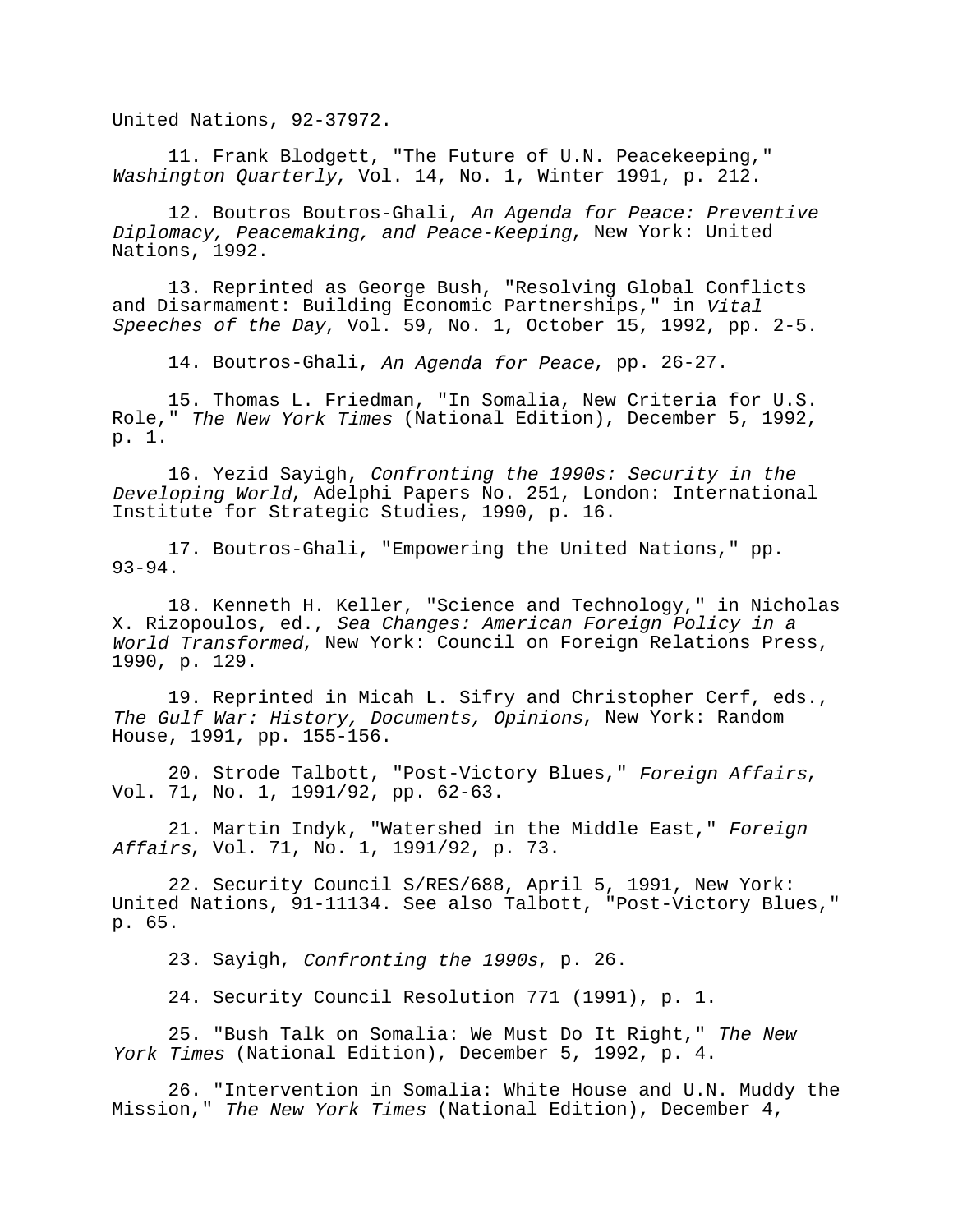1992, p. A14.

27. Powell, "U.S. Forces," p. 40.

28. Stanley Hoffmann, "The Case for Leadership," Foreign Policy, No. 81, Winter 1990, p. 29.

29. For a discussion, see Talbott, "Post-Victory Blues," p. 56.

30. Boutros-Ghali, "Empowering the United Nations," pp. 98-99.

31. William Safire, "Right to Intervene," The New York Times (National Edition), November 30, 1992, p. A11.

32. For a general discussion of the role of human rights in American foreign policy, see David Lewis Cingranelli, Ethics, American Foreign Policy and the Third World, New York: St. Martin's Press, 1993, pp. 172-186 and pp. 189-191.

33. For an overview, see Donald M. Snow, Distant Thunder: Third World Conflict and the New International Order, New York: St. Martin's Press, 1992, pp. 181-192.

34. Sifry and Cerf, eds., The Gulf War, pp. 155-156.

35. Talbott, "Post-Victory Blues," pp. 59, 69.

36. Friedman, "In Somalia," p. 1.

37. Boutros-Ghali, An Agenda for Peace, pp. 11-19.

38. Ibid., pp. 11, 20-27.

39. Fred Hartmann and Robert Wendzel, Defending America's Security, Washington: Pergamon-Brassey's, 1988, pp. 314-315.

40. See Snow, Distant Thunder, pp. 130-135, for a discussion of the differences.

41. Boutros-Ghali, An Agenda for Peace, pp. 11, 28-31.

42. For the characteristics of peacekeepers, see Blodgett, "The Future of U.N. Peacekeeping," p. 209, and Brian Urquhart, "Beyond the `Sheriff's Posse,'" Survival, Vol. 32, No. 3, May/June 1990, p. 198.

43. Boutros-Ghali, An Agenda for Peace, pp. 11, 32-34.

44. Sir Robert Thompson, Make for the Hills: Memories of Far-Eastern Wars, London: Lee Cooper, 1989, p. 204.

45. Blodgett, "The Future of U.N. Peacekeeping," p. 208.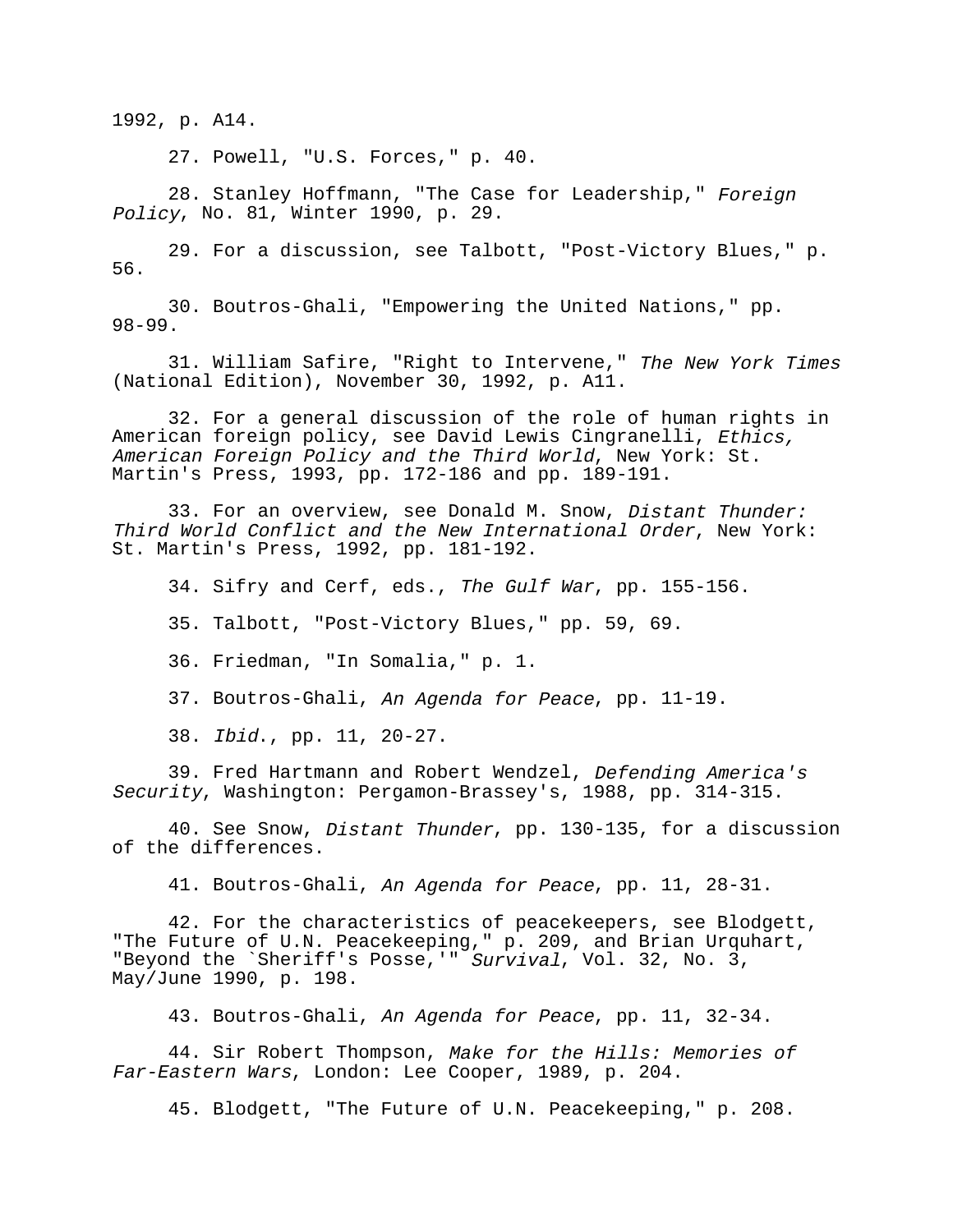46. Todd R. Greentree, The United States and the Politics of Conflict in the Developing World, Washington, DC: U.S. Department of State Center for the Study of Foreign Affairs, August 1990, p. 6.

47. For a comprehensive description, see Peacekeeper's Handbook: International Peace Academy, New York: Pergamon Press, 1984.

48. "Save at Least Some Bosnians," The New York Times (National Edition), November 25, 1992, p. A12.

49. For an overview, see Donald M. Snow, Third World Conflict and American Response in the Post-Cold War World. Carlisle Barracks, PA: Strategic Studies Institute, 1991.

50. For example, see Georges Abi-Saab, The United Nations Operation in the Congo, 1960-1964, Oxford, U.K.: Oxford University Press, 1978, and Major General Carl von Horn, Soldiering for Peace, New York: David McKay Company, 1967.

51. Boutros-Ghali, "Empowering the United Nations," pp. 90-91.

52. Powell, "U.S. Forces," p. 38.

53. Greentree, The United States and the Politics of Conflict in the Developing World, p. 36.

54. Ibid., p. 13.

55. Reprinted in Donald M. Snow, The Shape of the Future: The Post-Cold War World, Armonk, New York: M E Sharpe, 1991, p. 213.

56. Charles Krauthammer, "Somalia: Doable, and Worthy," Tuscaloosa News, December 13, 1992, p. 11A.

57. Richard Szafranski, "Thinking about Small Wars," Parameters, Vol. 20, No. 3, September 1990, p. 44.

58. This warning is sounded in Greentree, The United States and the Politics of Conflict in the Third World, p. 23.

59. Ibid., pp. 5, 40.

60. Sayigh, Confronting the 1990s, p. 10.